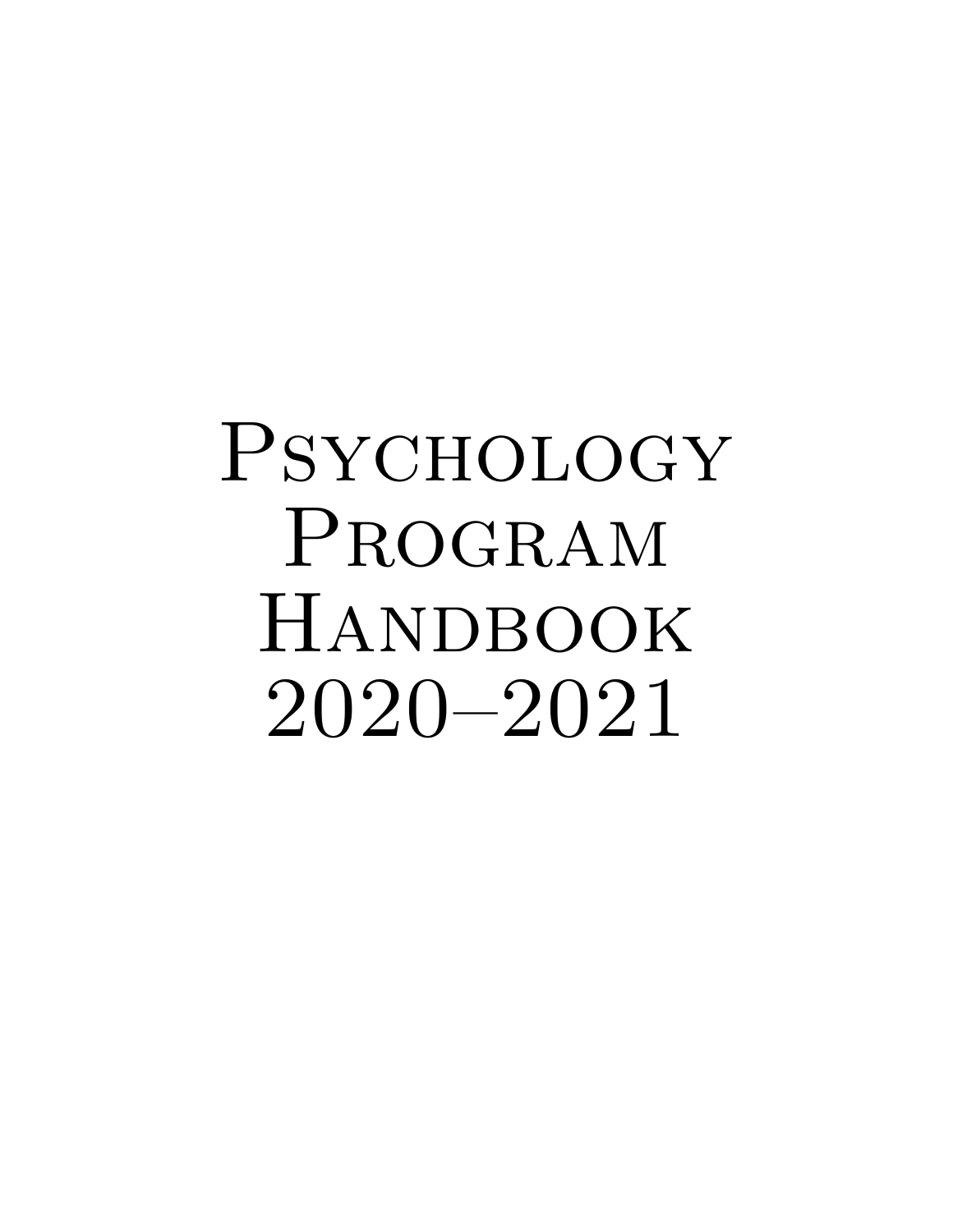# **Contents**

|              | Welcome                                                                                                                                                                      | 3                                                           |
|--------------|------------------------------------------------------------------------------------------------------------------------------------------------------------------------------|-------------------------------------------------------------|
| $\mathbf{1}$ | 2020–2021 Psychology Program Calendar                                                                                                                                        | $\overline{\mathbf{4}}$<br>$\overline{4}$<br>$\overline{5}$ |
| $\bf{2}$     | Overview of the Psychology Program                                                                                                                                           | 6                                                           |
| 3            | Diversity, Equity, and Inclusion                                                                                                                                             | $\overline{7}$                                              |
| 4            | Areas of Study in the Psychology Program                                                                                                                                     | 9                                                           |
| 5            | <b>Faculty Descriptions and Publications</b><br>Tom Hutcheon $\dots \dots \dots \dots \dots \dots \dots \dots \dots \dots \dots \dots \dots$<br>Kristin Lane<br>Frank Scalzo | 10<br>10<br>12<br>13<br>14<br>15<br>16<br>17<br>18          |
| 6            | Requirements for the Psychology Major                                                                                                                                        | 19                                                          |
| 7            | Joint and Double Majors                                                                                                                                                      | 21                                                          |
| 8            | <b>Opportunities for Additional Learning</b>                                                                                                                                 | 23                                                          |
| 9            | Moderation<br>Guidelines for Short Moderation Papers<br>9.1<br>9.2                                                                                                           | 24<br>24<br>25                                              |
|              | 10 Senior Project                                                                                                                                                            | $27\,$<br>27<br>29                                          |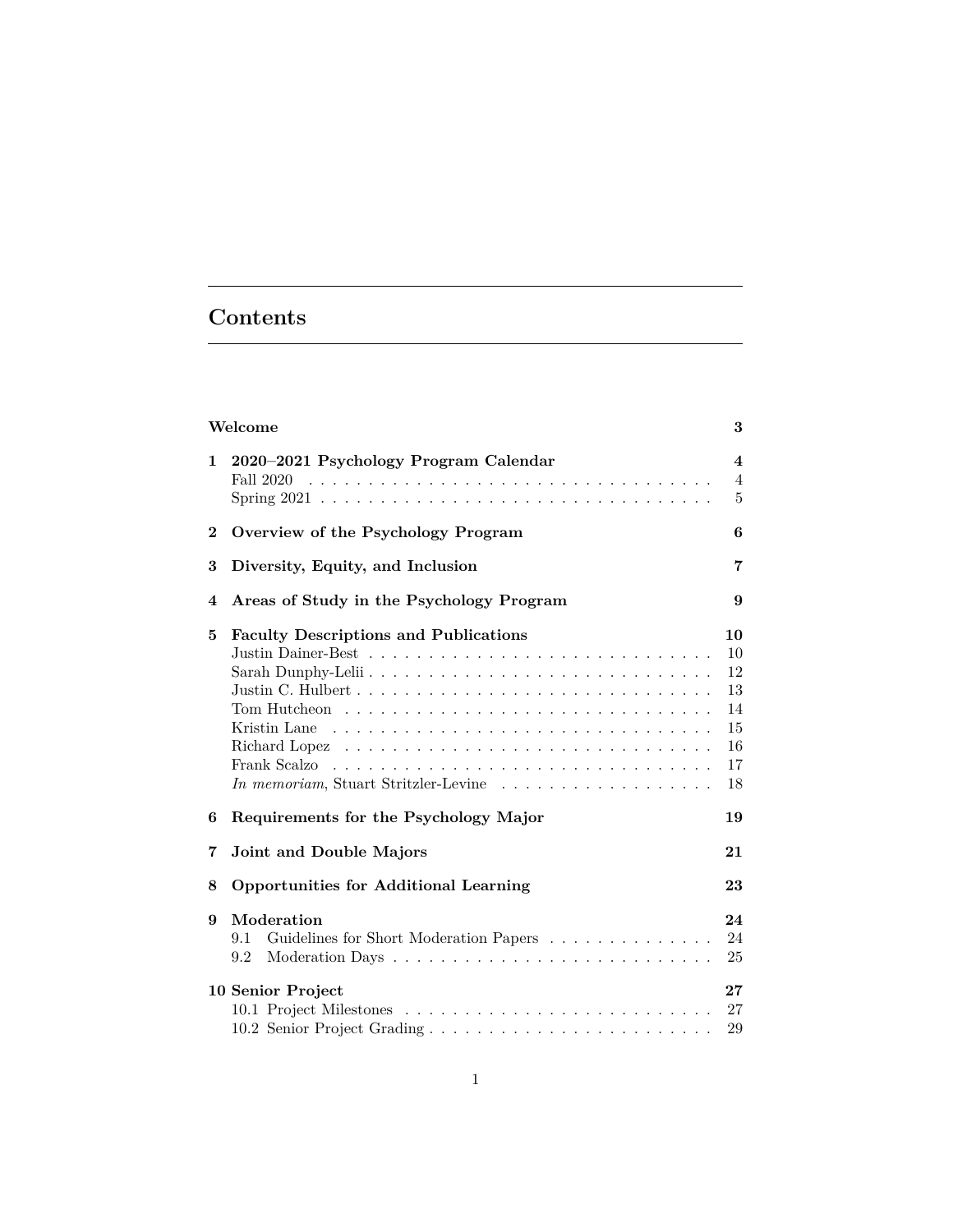| <b>CONTENTS</b> |    |
|-----------------|----|
|                 |    |
| 11 Psi Chi      | 33 |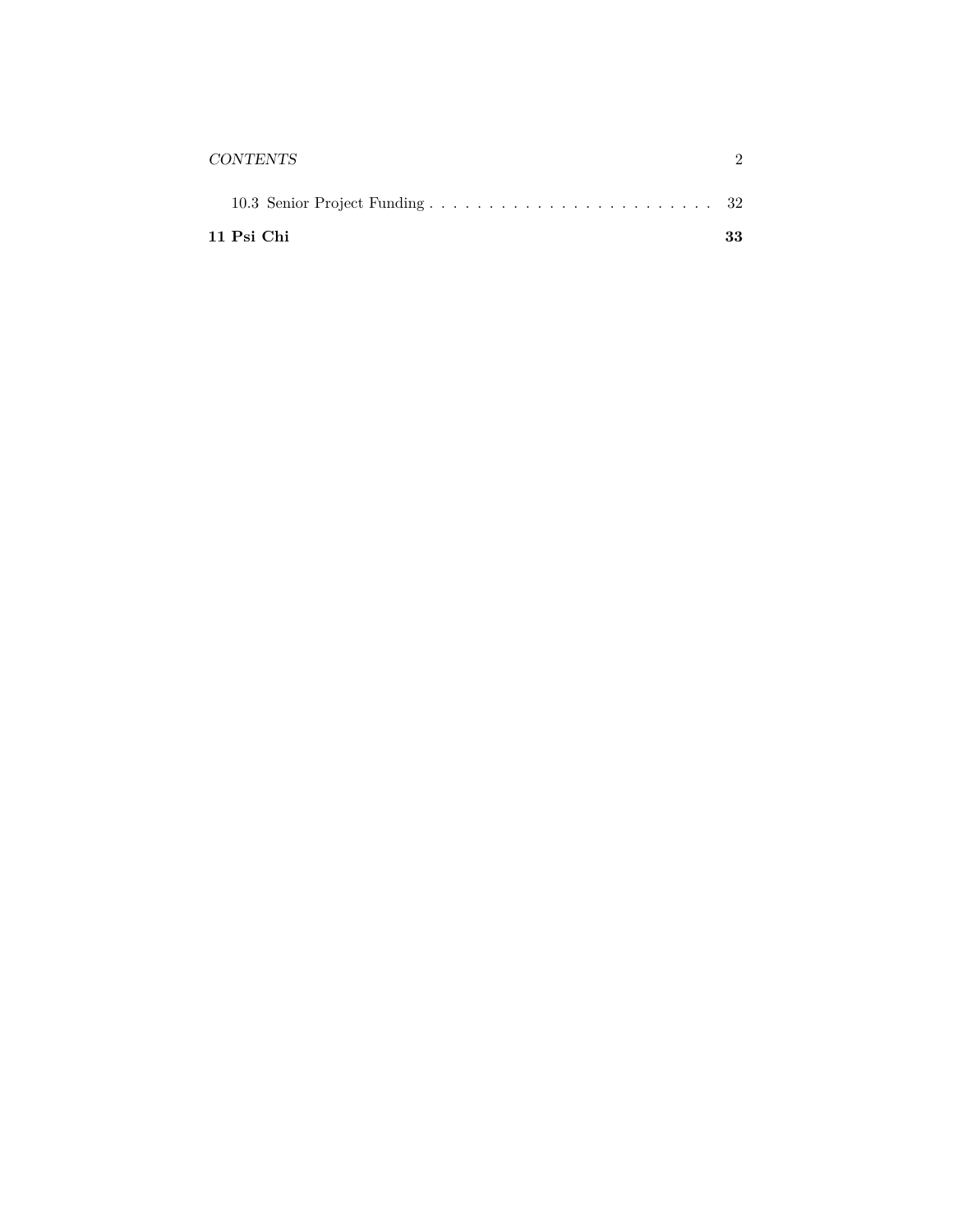# <span id="page-3-0"></span>**Welcome**

Dear Psychology Students:

Welcome to the Bard College Psychology Program!

This Psychology Handbook was created to serve as a general guide to use as you embark on your studies with us. Please read this Handbook carefully; this represents the most up-to-date guidelines and procedures for the Program. As you'll see, information is included about events, moderation, senior project, and psychology faculty. We hope you find this information useful.

The most recent version of this handbook, and more details about the Psychology Program, can always be found on the program website ([https://psychology](https://psychology.bard.edu) [.bard.edu\)](https://psychology.bard.edu).

If you have any questions, please do not hesitate to contact any of the faculty in the Psychology Program.

We look forward to working with all of you, and we wish you the best for a productive and successful year.

Sincerely, Sarah Dunphy-Lelii, PhD Associate Professor of Psychology Psychology Program Director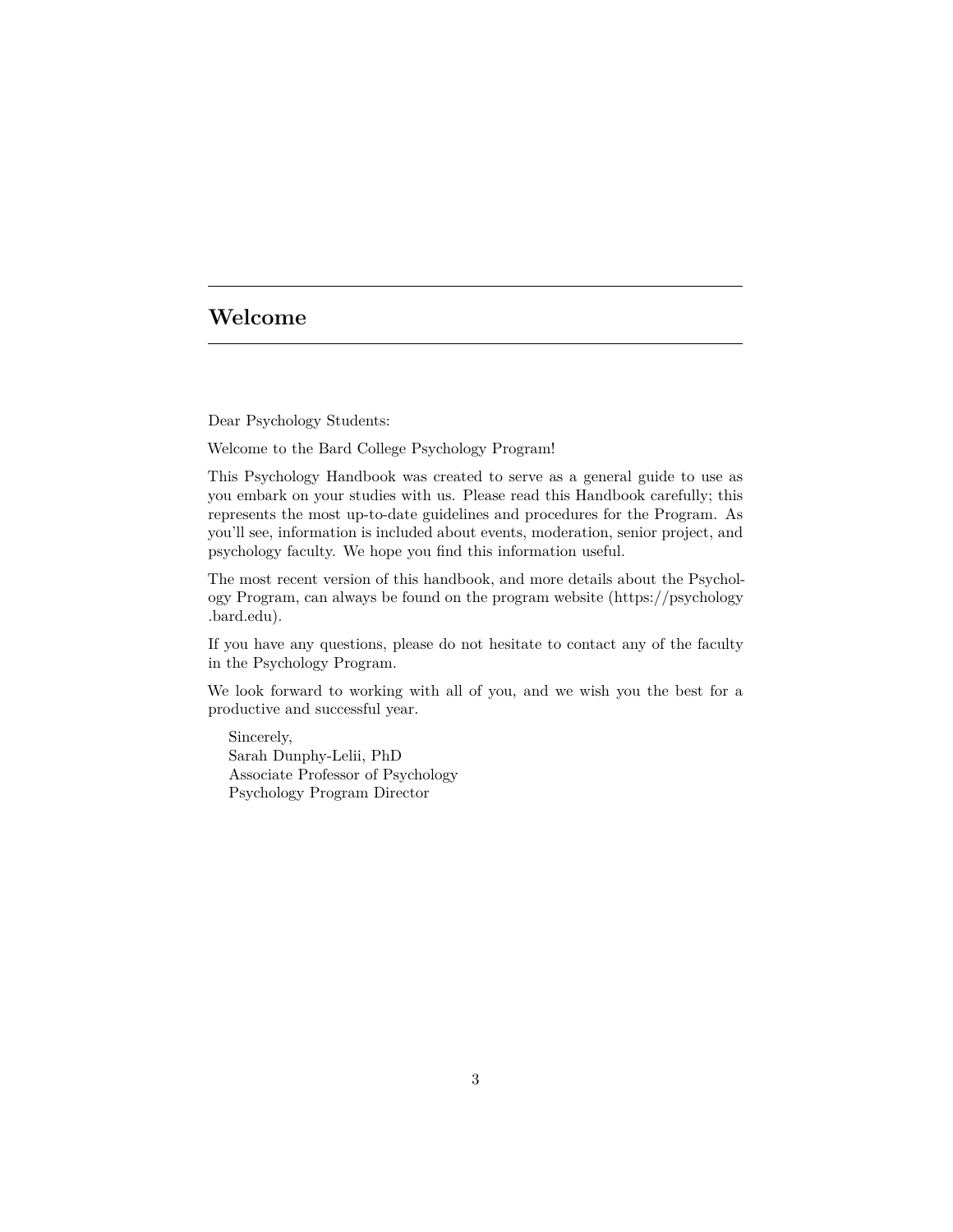# <span id="page-4-0"></span>**2020–2021 Psychology Program Calendar**

# **Fall 2020**

| Event                                        | Date                                          |
|----------------------------------------------|-----------------------------------------------|
| First Day of Classes                         | Monday, August 31                             |
| Welcome Back Social Event                    | Thursday, September $9 \& 4:45 \text{pm}$     |
| Senior Project Statements Due (Senior Is)    | Monday, September 28                          |
| Short Moderation Papers Due (Soph. IIs)      | Friday, October 23                            |
| Moderation Days (Sophomore IIs)              | Saturday, November 14 - Thursday, November 19 |
| Senior Project Midway Papers Due (Senior Is) | Friday, November 20                           |
| Thanksgiving Recess                          | Saturday, November 21 – Friday, November 27   |
| Board Days (Senior Is and Moderation)        | Wednesday, December 2 & Friday, December 4    |
| Senior Project Final Papers Due (Senior IIs) | Monday, December 7                            |
| Advising Day                                 | Wednesday, December 9                         |
| Completion Days                              | Monday, December $14$ – Friday, December 18   |
| Last Day of Classes                          | Friday, December 18                           |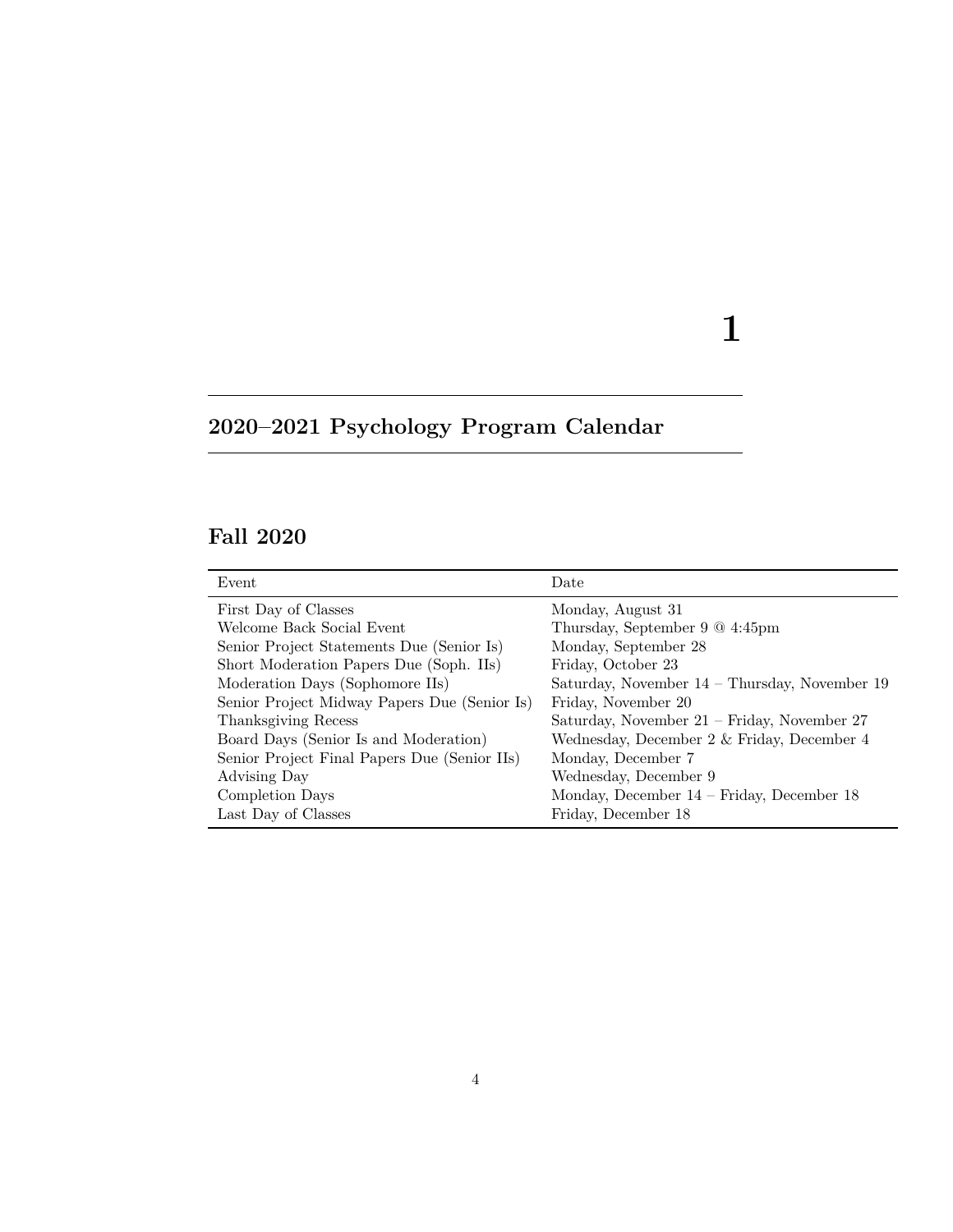# **Spring 2021**

| Event                                        | Date                                          |
|----------------------------------------------|-----------------------------------------------|
| First Day of Classes                         | Monday, February 1                            |
| Senior Project Presentations (Senior IIs)    | Thursday, February 11 & Thursday, February 18 |
| Senior Project Statements Due (Senior Is)    | Monday, March 1                               |
| Short Moderation Papers Due (Soph. IIs)      | Friday, March 19                              |
| Spring Break                                 | N/A                                           |
| Senior Project Midway Papers Due (Sen. Is)   | Friday, April 23                              |
| Moderation Week (Sophomore IIs)              | Saturday, April 17 – Wednesday, April 21      |
| Rising Senior Meeting                        | Thursday, May 6                               |
| Advising Days                                | Monday, May $3$ – Tuesday, May $4$            |
| Senior Project Final Papers Due (Senior IIs) | Wednesday, May 5                              |
| Board Week                                   | Wednesday, May $12$ – Tuesday, May 18         |
| Completion Days                              | Wednesday, May $19$ – Tuesday, May $25$       |
| End of Year Social Event                     | Thursday, May 20                              |
| Senior Project Poster Session                | TBD                                           |
| Last Day of Classes                          | Tuesday, May 25                               |
| Senior Luncheon                              | Wednesday, May 26                             |
| Commencement                                 | Saturday, May 29                              |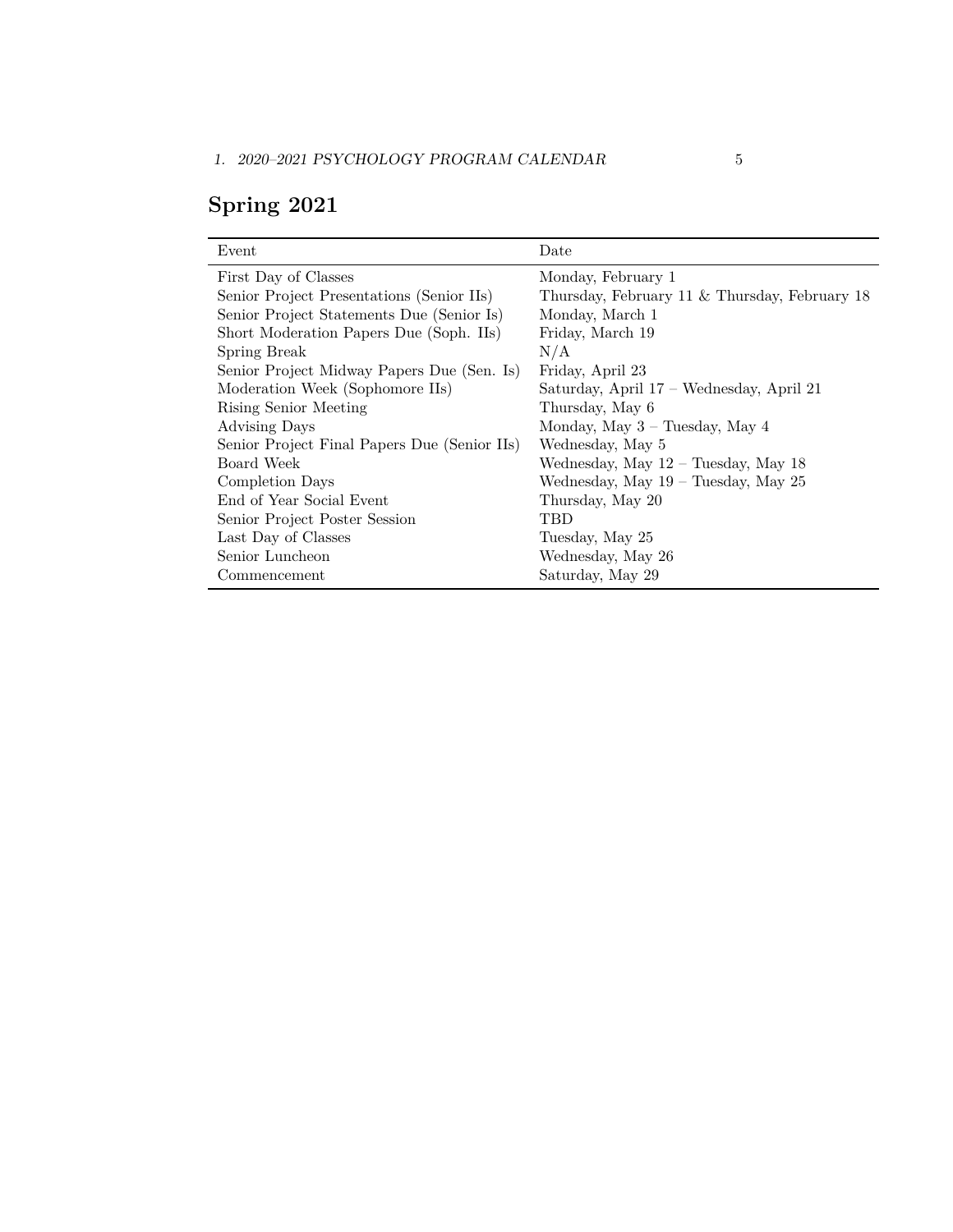# <span id="page-6-0"></span>**Overview of the Psychology Program**

The mission of Bard's Psychology Program is to serve a foundational role in engaging the College and broader community with the science of human behavior. We serve as a hub for the mind and behavioral sciences through our curricular and co-curricular offerings that augment the course of study for all students, especially those in the Divisions of Science, Mathematics, and Computing and Social Studies, as well as through our leadership in the Mind, Brain, and Behavior Program. Our excitement and our challenge stem from the field's enormous breadth, as we cover topics ranging from genes to social systems.

In all courses, we strive to:

- 1. introduce students to foundational content in psychology's subfields (social, cognitive, developmental, and abnormal psychology, as well as neuroscience);
- 2. take a multi-level approach to answering psychological questions;
- 3. engage students in integrative, critical thinking about the mechanisms underlying human thought and behavior;
- 4. educate students in the process of science as it applies to human behavior;
- 5. provide inclusive education for students of all backgrounds;
- 6. provide hands-on learning opportunities for students to engage in the above; and
- 7. prepare students to excel in their chosen field.

The Program cultivates an environment where teaching and research mutually inform one another by supporting faculty research, providing opportunities for students to become engaged in research during the academic year and summer and through the Senior Project (completed by all Bard students), encouraging students to gain internships and externships, and hosting speakers from other institutions.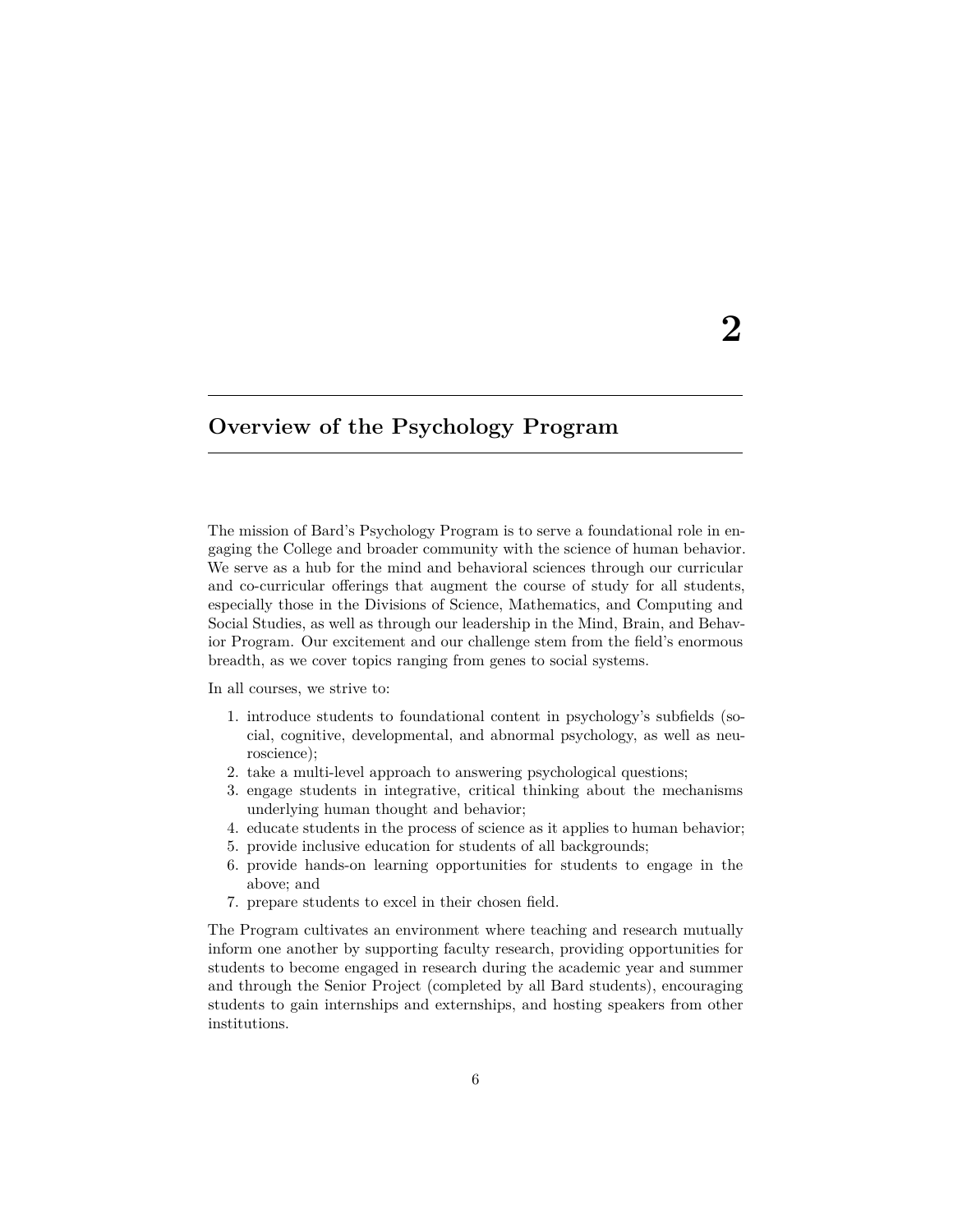# <span id="page-7-0"></span>**Diversity, Equity, and Inclusion**

The Psychology Program believes that Psychology is a major in which any Bard student can succeed, and we strive to make the Program one in which students in all courses feel like they belong. The Program believes that diversity is a vital foundation for innovation, leadership, and cultural awareness, and we strive to create an inclusive and accessible environment through continual efforts in pedagogy, curriculum, and advising. We aim to foster a welcoming environment that represents opportunities for all students through inclusive representation and promotion of voices historically marginalized because of such factors as race, ethnicity, sex, gender, sexual orientation, socioeconomic status, religion, nationality, immigration status, age, political affiliation, and physical ability.

We recognize that Bard College exists within systemic patterns of cultural and economic oppression that have denied certain groups equal access to education and power. To be a genuinely equitable community, we must welcome and enact change and transformation, and we commit to the continual creation and strengthening of opportunities for equal access both in and outside of the classroom. This commitment necessitates that we create a community that encourages the expression of diverse perspectives, supports learning and work that is free from discrimination and harassment, promotes inclusion and respect, and regularly evaluates progress toward meeting diversity goals.

Supporting a diverse and inclusive environment is everyone's responsibility. The Program takes seriously our own role in actively contributing to social equality, empowering individuals to share their unique experiences, challenging stereotypes, promoting critical thinking skills, and becoming engaged citizens.

• We will continue teaching courses highlighting systemic inequalities, integrating this content into our other courses, and introducing new courses that respond to the impact of racism, stigma, and inequality.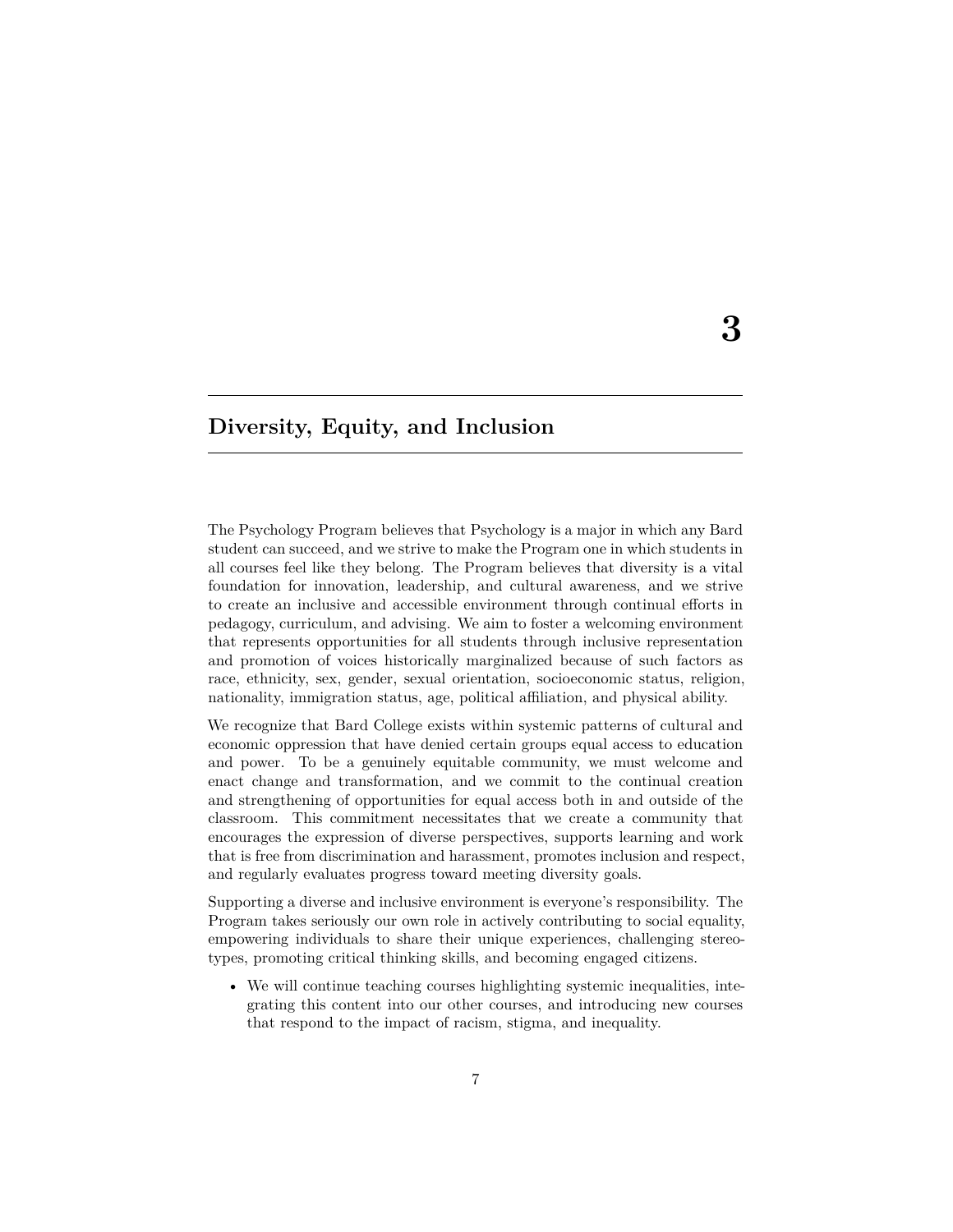### *3. DIVERSITY, EQUITY, AND INCLUSION* 8

- We will incorporate inclusive teaching practices in our courses, and encourage students in all classes to treat one another with dignity and respect.
- We commit to auditing our syllabi to increase readings from researchers of all backgrounds.
- We work to create inclusive environments in our courses.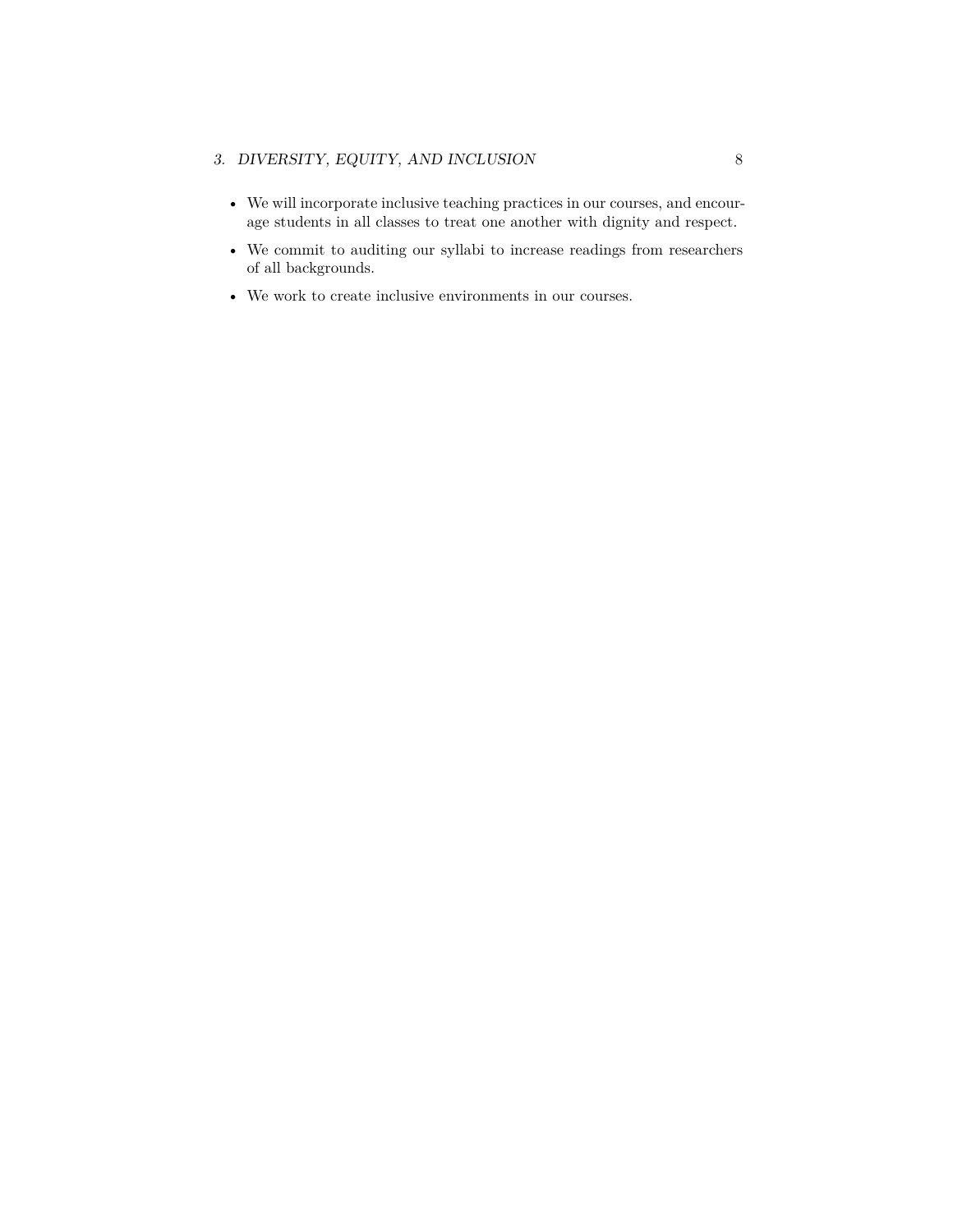# <span id="page-9-0"></span>**Areas of Study in the Psychology Program**

The Psychology Program provides focused opportunities of learning in the areas of ab-normal psychology, cognitive psychology, developmental psychology, neuroscience, and social psychology. It provides a thorough foundation in empirical methodology and analysis, and offers opportunities to participate in meaningful research and laboratory experiences.

In brief, **Cognitive Psychology** is the empirical study of how concepts, knowledge, and language are acquired and represented, as well as how knowledge is engaged in human memory, action, perception, and reasoning. **Developmental Psychology** involves the study of change (both growth and decline) over the life span, including changes in cognition, social interaction, and brain development. **Abnormal Psychology** is a research-oriented science that pertains to the study of psychopathology (i.e., psychological disorders), personality, and treatment.

**Neuroscience** focuses on understanding the structure and function of the central and peripheral nervous systems as it investigates questions of brain and behavioral development, normal brain function, and disease processes. Finally, **Social Psychology** is the scientific study of people in their social contexts, emphasizing the study of behavior and social thought, preferences, and feelings about oneself, one's social groups, and others.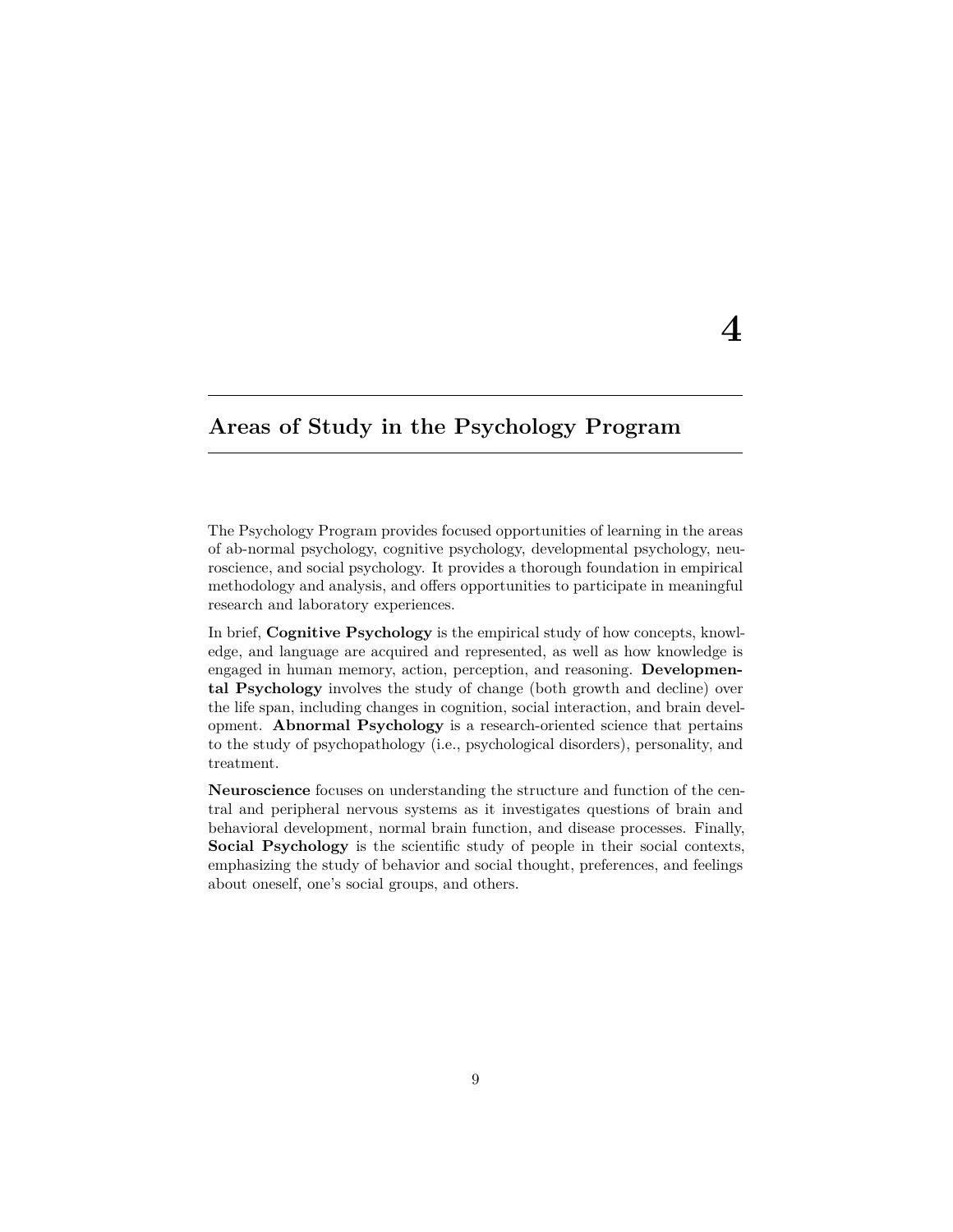# <span id="page-10-0"></span>**Faculty Descriptions and Publications**

# **Justin Dainer-Best**

Assistant Professor in Psychology

<span id="page-10-1"></span>**Education and Training**

|       | Degree Institution                |
|-------|-----------------------------------|
| B.A.  | Haverford College                 |
| Ph.D. | The University of Texas at Austin |

Professor Dainer-Best is interested in how positive and negative emotions change the way people think about themselves and the world around them. More broadly, he is interested in the genesis and maintenance of depressed mood. His work focuses on identifying the best methods for understanding how people who are depressed think. Professor Dainer-Best's research continues to ask questions about how people who are depressed describe themselves—and how to increase positive self-description. For instance, past work showed that adults with low mood will learn to describe themselves more positively after imagining future positive social situations. [The Affective Science Lab](https://affectlab.bard.edu/) uses clinical research methods to identify the factors underlying mood disorders. Work in the lab uses samples of adults, online and in person, across the range of depressive symptoms.

Laboratory website: <https://affectlab.bard.edu/>

#### **Selected Publications**

• Dainer-Best, J., Shumake, J.D., & Beevers, C.G. (2018). Positive imagery training increases positive self-referent cognition in depression. *Behaviour*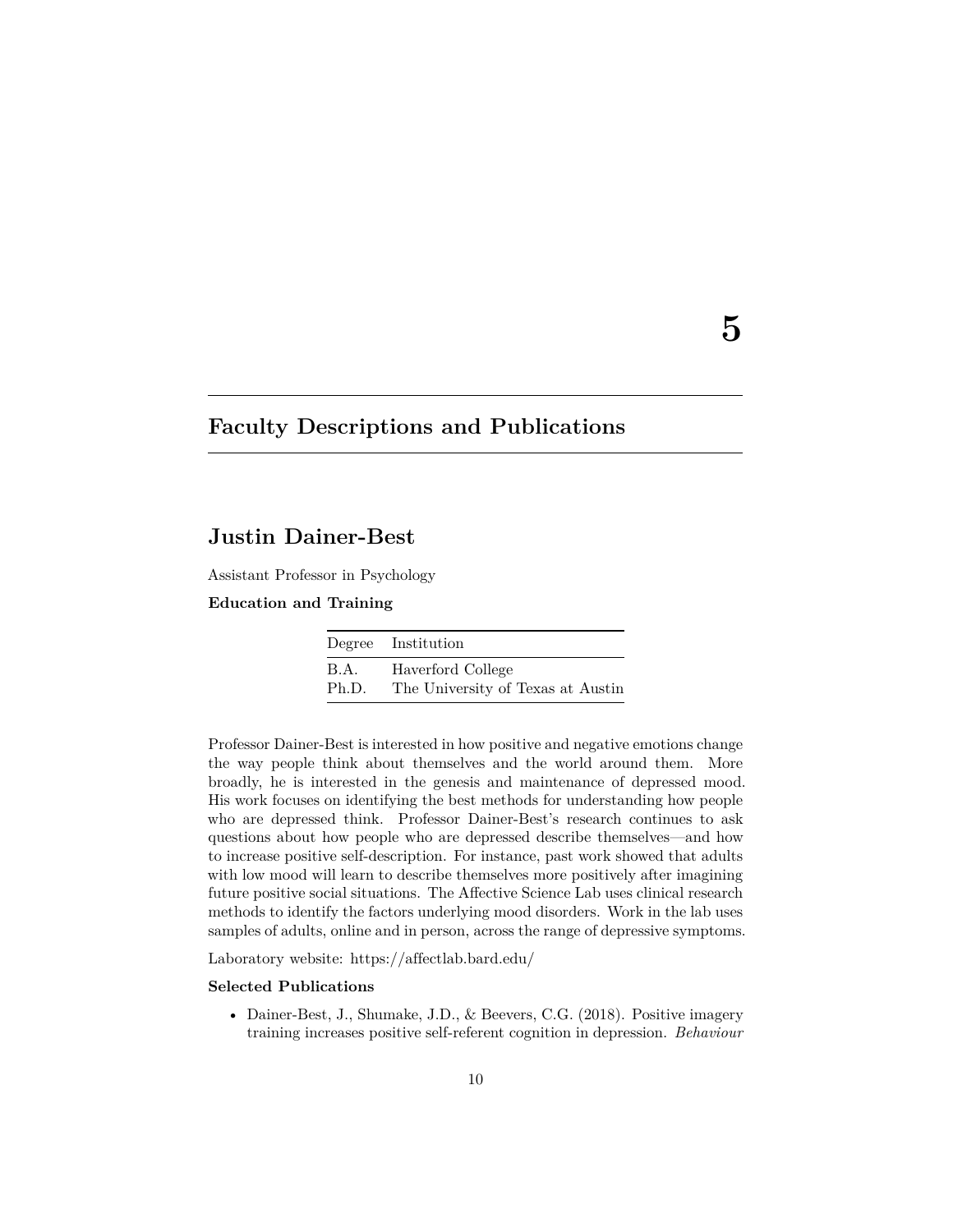*Research and Therapy*, *111*, 72–83. [https://doi.org/10.1016/j.brat.2018.](https://doi.org/10.1016/j.brat.2018.09.010) [09.010](https://doi.org/10.1016/j.brat.2018.09.010)

- Beevers, C.G., Mullarkey, M.C., Dainer-Best, J., Steward, R.A., Labrada, J., Allen, J.J.B., McGeary, J.E., & Shumake, J.D. (2019). Association between negative cognitive bias and depression: A symptom-level approach. *Journal of Abnormal Psychology*, *128*(3), 212–227. [https://doi.org/10.1](https://doi.org/10.1037/abn0000405) [037/abn0000405](https://doi.org/10.1037/abn0000405)
- Dainer-Best, J., Trujillo, L.T., Schnyer, D.M., & Beevers, C.G. (2017). Sustained attentional engagement is associated with increased negative self-referent decision-making in major depressive disorder. *Biological Psychology*, *129*, 231–241. <https://doi.org/10.1016/j.biopsycho.2017.09.005>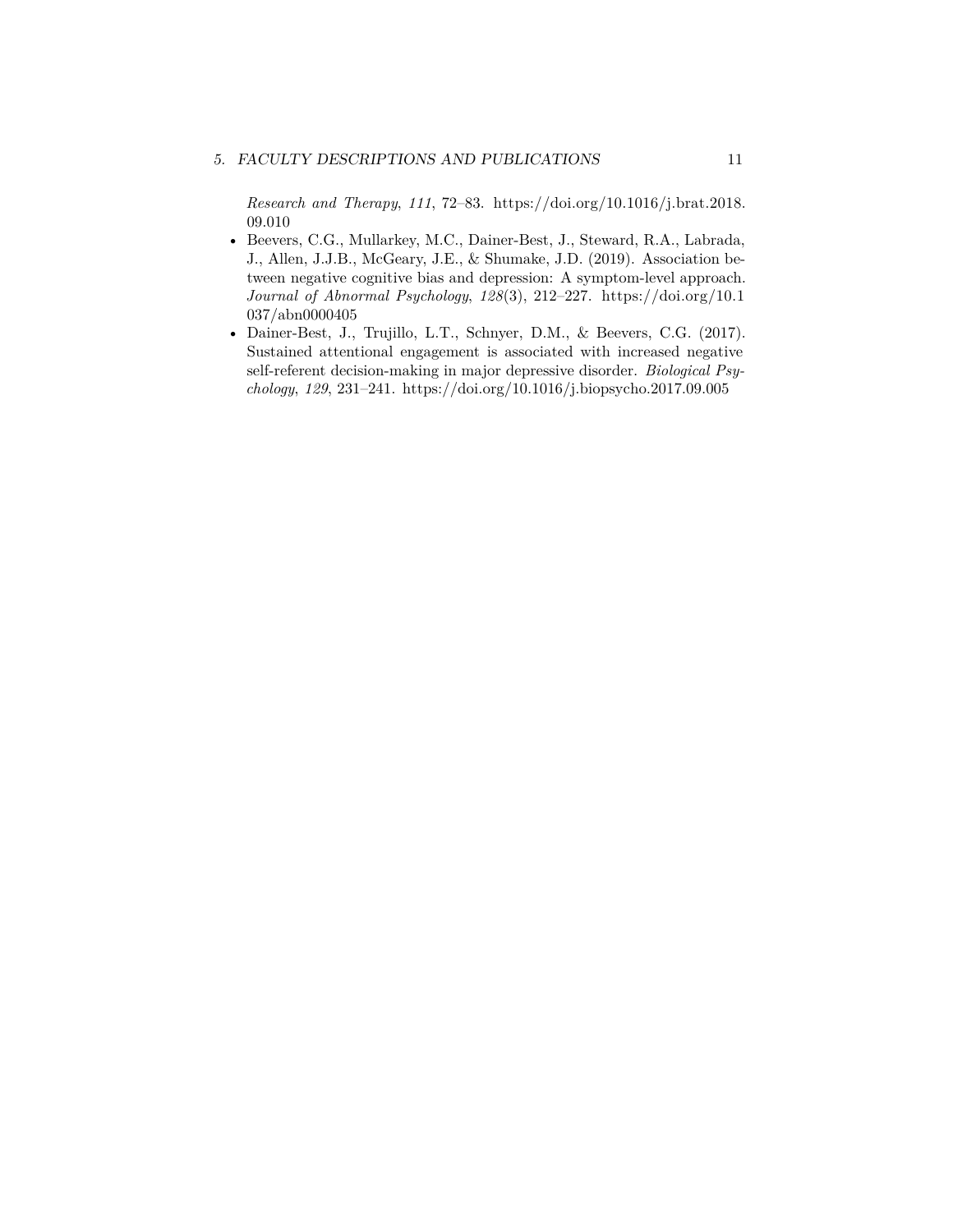# **Sarah Dunphy-Lelii**

Associate Professor in Psychology Psychology Program Director

#### <span id="page-12-0"></span>**Education and Training**

|       | Degree Institution            |
|-------|-------------------------------|
| B.A.  | Pennsylvania State University |
| M.A.  | University of Michigan        |
| Ph.D. | University of Michigan        |

Professor Dunphy-Lelii's undergraduate education focused on child cognitive development, after which she became project coordinator for the Cognitive Evolution Group at the University of Louisiana, Lafayette, studying cognition in chimpanzees. Professor Dunphy-Lelii then pursued graduate work with human preschoolers on very similar theoretical topics—for example, the ways that young individuals think about the minds of others, and how they reason about unseeable behaviors such as thoughts, beliefs, and desires. She became intrigued by how the specific case of autism might shed some light on these same topics in particular, how different children learn to distinguish self from other in terms of perspective-taking, memory, and imitation. Professor Dunphy-Lelii spent a recent sabbatical in Kibale National Park, Uganda following wild chimpanzees; at Bard, her interests in young children's social cognition, children with autism, and non-human primates influence her ongoing research and teaching.

Laboratory website: <http://cdp.bard.edu>

- Dunphy-Lelii, S. & Mitani, J. (2019). Wild chimpanzees show a decrease in pant grunting over their first 6 years of life. *Folia Primatologica*, *90*, 77–88.
- Dunphy-Lelii, S., Hooley, M., McGivern, L., Skouteris, H., & Cox, R. (2014). Can I reach that sticker? Preschoolers' practical judgments about their own and others' body size. *Journal of Cognition and Development*, *15*, 584–598.
- Dunphy-Lelii, S., LaBounty, J., Lane, J., & Wellman, H. (2014). The social context of infant intention understanding. *Journal of Cognition and Development*, *15*(1), 60–77.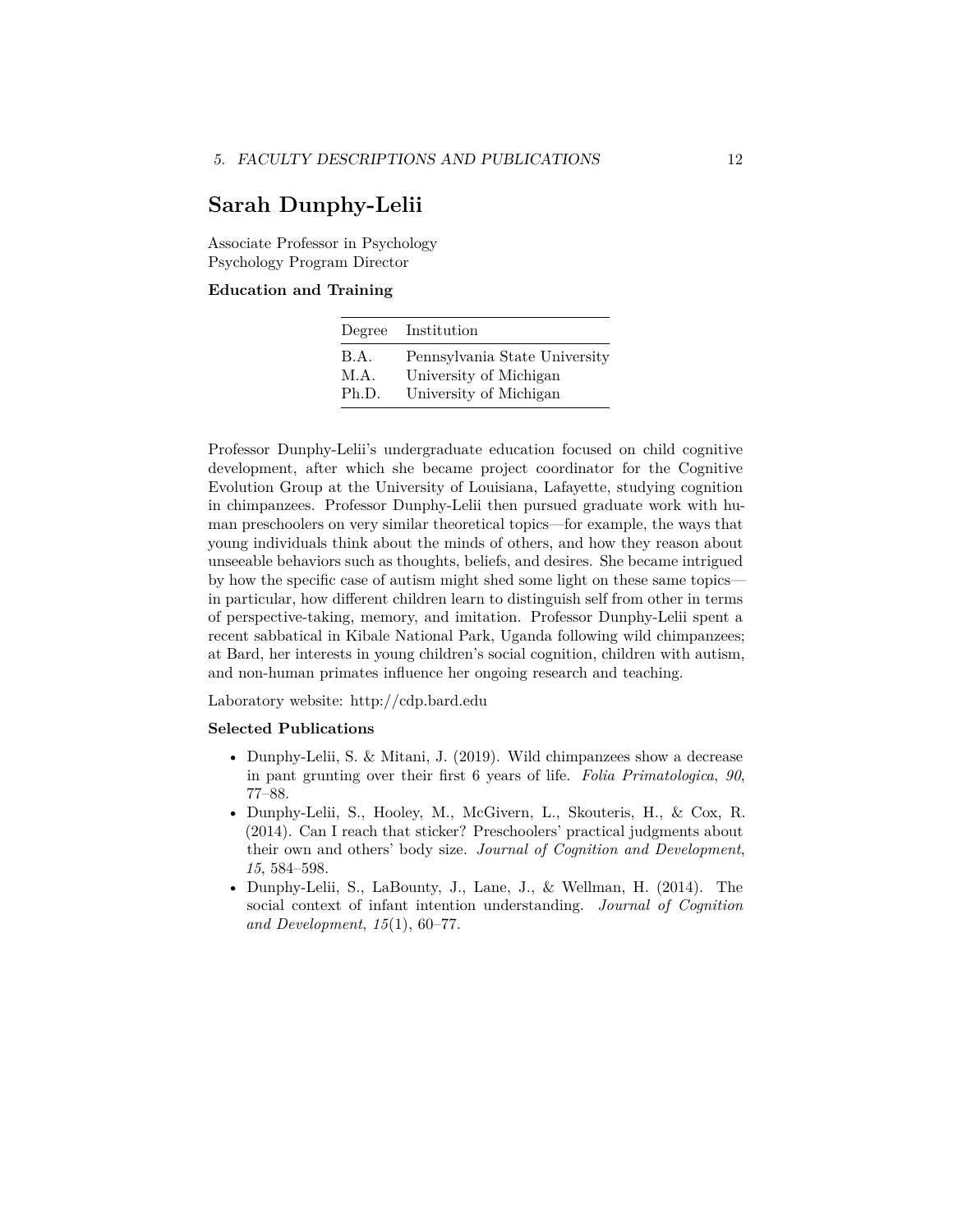# **Justin C. Hulbert**

Assistant Professor in Psychology

#### <span id="page-13-0"></span>**Education and Training**

| Degree               | Institution                |
|----------------------|----------------------------|
| B.A.                 | University of Pennsylvania |
| M.A.                 | University of Oregon       |
| Ph.D.                | University of Cambridge    |
| Post-Doctoral Fellow | Princeton University       |

For nearly two decades, he has been investigating core memory processes—from encoding to forgetting—using the tools of cognitive neuroscience. Justin received his B.A. in psychology from the University of Pennsylvania, where he was supported by a full-tuition scholarship from the Walt Disney Company Foundation. From there, he went on to pursue his Ph.D. under the supervision of Michael C. Anderson with the support of a National Science Foundation Graduate Research Fellowship, a studentship from the Scottish Imaging Network (SINAPSE), and a Tom Slick Research Award in Consciousness from the Mind Science Foundation. After receiving his Ph.D. from the University of Cambridge, Justin completed a postdoctoral fellowship in Ken Norman's Computational Memory Lab at Princeton University. In 2015, Justin joined the Psychology Program at Bard College and established the Memory Dynamics Lab. Justin and his team of enthusiastic undergraduate researchers aim to harness and test strategies to support conscious control, allowing us to better remember what we wish to remember and forget what we wish to forget—even while we sleep.

Laboratory website: <https://memlab.bard.edu>

- Anderson, M.C. & Hulbert, J.C. (In Press). Active forgetting: Adaptation of memory by prefrontal control. *Annual Review of Psychology*.
- Fawcett, J.M. & Hulbert, J.C. (2020). The many faces of forgetting: Toward a constructive view of forgetting in everyday life. *Journal of Applied Research in Memory and Cognition*, *9*(1), 1–18.
- Hulbert, J.C., Hirschstein, Z., Brontë, C. A. L., & Broughton, E. (2018). Unintended side effects of a spotless mind: Theory and practice. *Memory*, *26*(3), 306–320.
- Beier, E.J., Janata, P., Hulbert, J.C., & Ferreira, F. (In Press). Do you chill when I chill? A cross-cultural study of strong emotional responses to music. *Psychology of Aesthetics, Creativity, and the Arts*.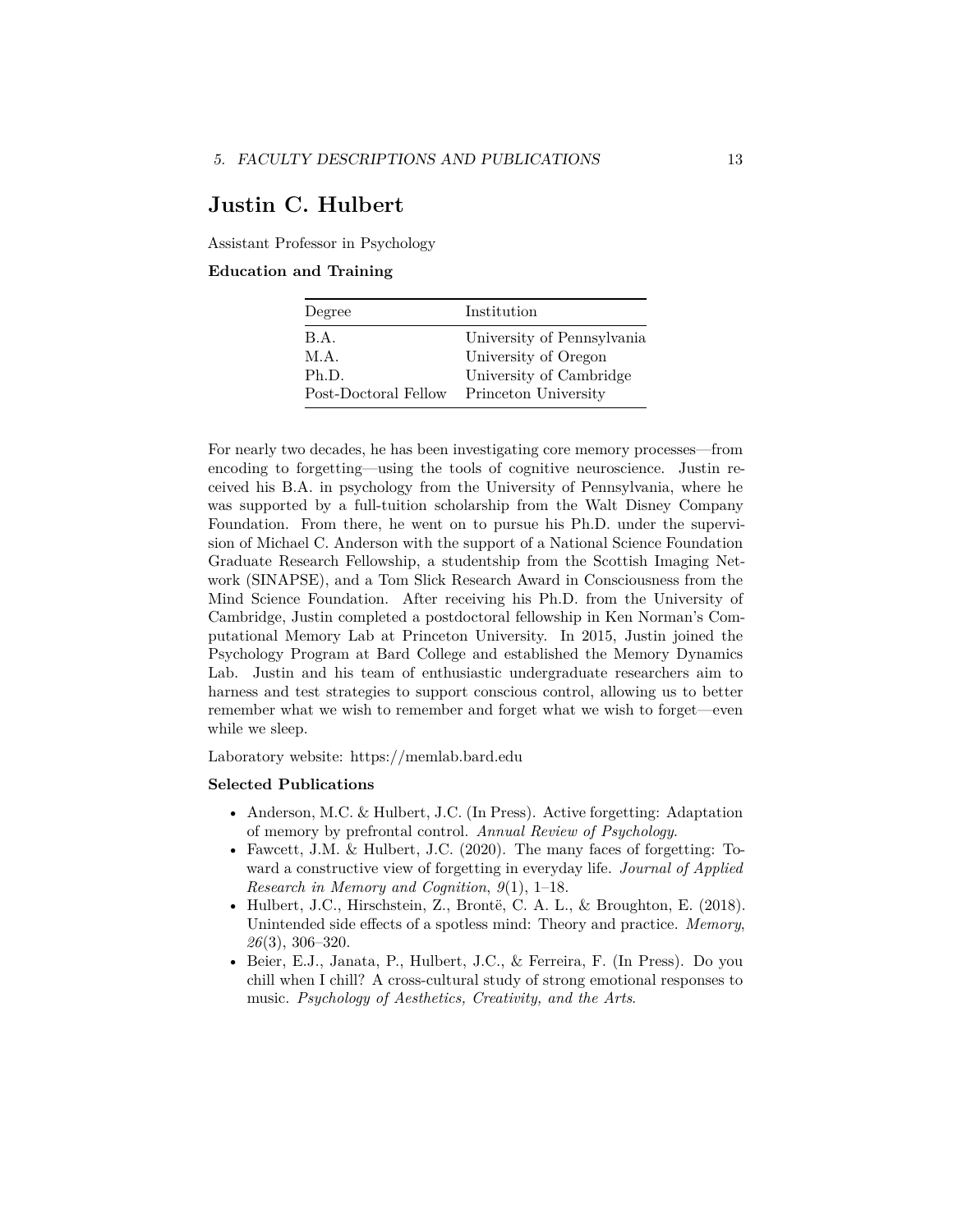# **Tom Hutcheon**

Assistant Professor in Psychology

#### <span id="page-14-0"></span>**Education and Training**

|       | Degree Institution              |
|-------|---------------------------------|
| B.A.  | Bates College                   |
| M.S.  | Georgia Institute of Technology |
| Ph.D. | Georgia Institute of Technology |

Professor Hutcheon's research focuses on cognitive control, which is defined as the ability to se-lect relevant sources of information in the face of distracting or competing sources of information. As everyone has experienced, the efficiency of cognitive control varies. At times we find it easy to sit down at our computers and work on a paper. At other times we end up checking our email eve-ry three minutes. What causes this variability in performance? Professor Hutcheon's research seeks to understand the mechanisms that support cognitive control, the factors that influence the efficien-cy of cognitive control, and how these are influenced by healthy aging. To address these issues, Professor Hutcheon uses a variety of behavioral and statistical techniques including computational modeling and response time distribution analyses.

Laboratory website: <https://bardattentionandperformancelab.com/>

- Hutcheon, T. G., & Spieler, D. H. (2017). Limits on the generalizability of context-driven control. *The Quarterly Journal of Experimental Psychology*, *70*, 1292–1304.
- Myar, U., Spieler, D.H., & Hutcheon, T.G. (2015). When and why do old adults outsource control to the environment? *Psychology and Aging*, *30*, 624–633.
- Hutcheon, T. G., Lian, A., & Richard, A. (2019). The impact of a technology ban on students' experience and performance in Introduction to Psychology. *Teaching of Psychology*, *46*, 47–54.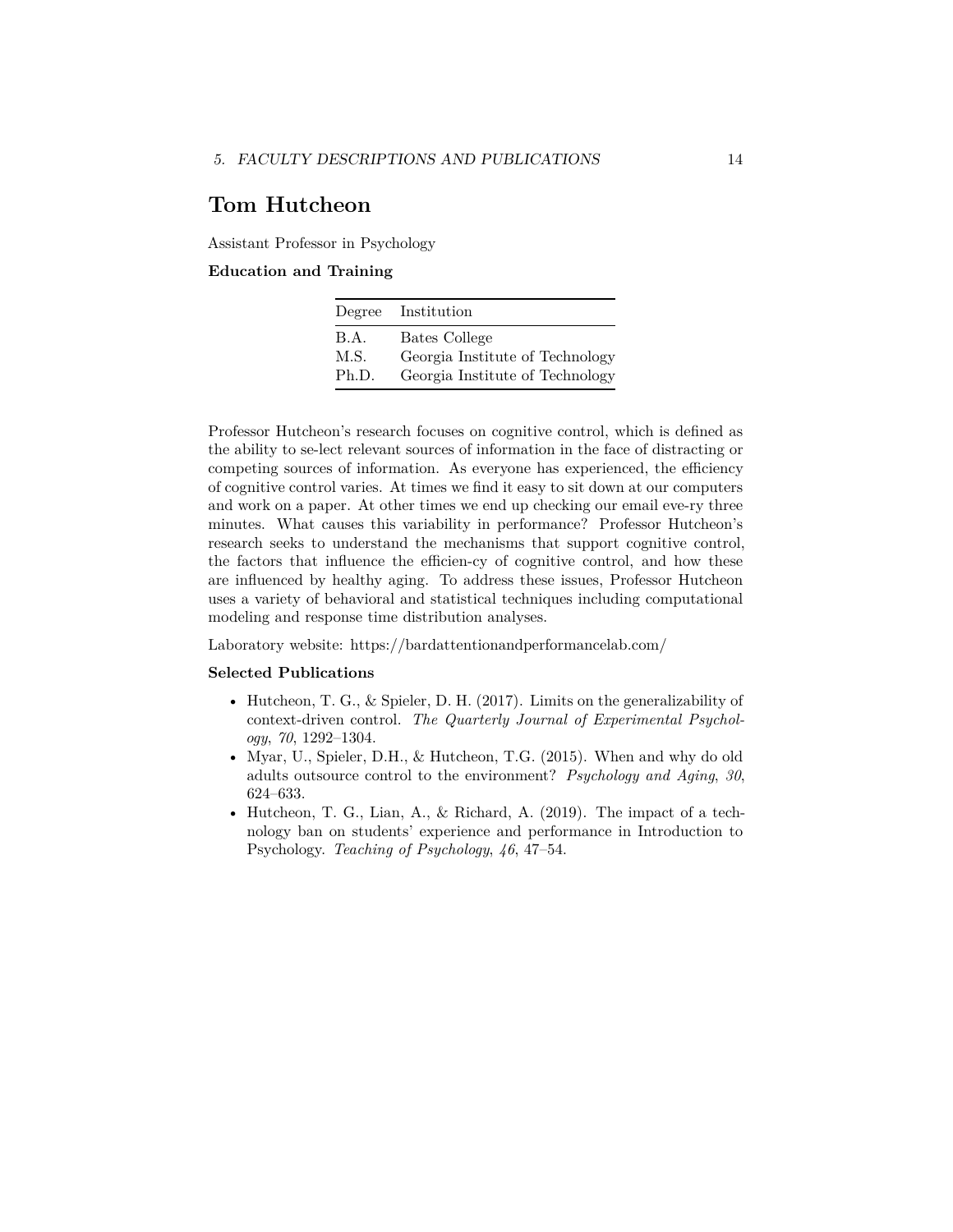### **Kristin Lane**

Associate Professor in Psychology

### <span id="page-15-0"></span>**Education and Training**

| Degree               | Institution            |
|----------------------|------------------------|
| B.A.                 | University of Virginia |
| M.S.                 | Yale University        |
| Ph.D.                | Harvard University     |
| Post-Doctoral Fellow | Harvard University     |

Professor Lane is interested in how social thought, feeling, and behavior operate in a social context. With robust empirical evidence from the last few decades demonstrating how much of mental life takes place outside our conscious awareness has come the realization that people may hold two sets of attitudes toward a given object. Professor Lane is interested in implicit attitudes and beliefs (those that exist outside the bounds of conscious awareness and cannot be verbally reported evidence). In particular, her research focuses on implicit attitudes toward and beliefs about members of different social groups (race, class, gender, etc.). She investigates the fundamental ways in which such attitudes, identities, and beliefs operate: How do they form, and how are they connected? At the same time, Professor Lane is interested in ways in which such cognitions operate in the real world, and how an understanding of them can be applied to domains outside of the lab. Recent research explores the role of implicit attitudes and stereotypes in the gender gap in science participation.

Laboratory website: <https://psychexp.bard.edu/>

- Open Science Collaboration (2015). Estimating the reproducibility of psychological science. *Science*, *349*(6251).
- Lane, K. A., Goh, J. X., & Driver-Linn, E. (2012). Implicit science stereotypes mediate the relationship between gender and academic participation. *Sex Roles*, *66*, 220–234.
- Kang, J. & Lane, K.A. (2010). Seeing through colorblindness: Implicit bias and the law. *University of California (Los Angeles) Law Review*, 465–520.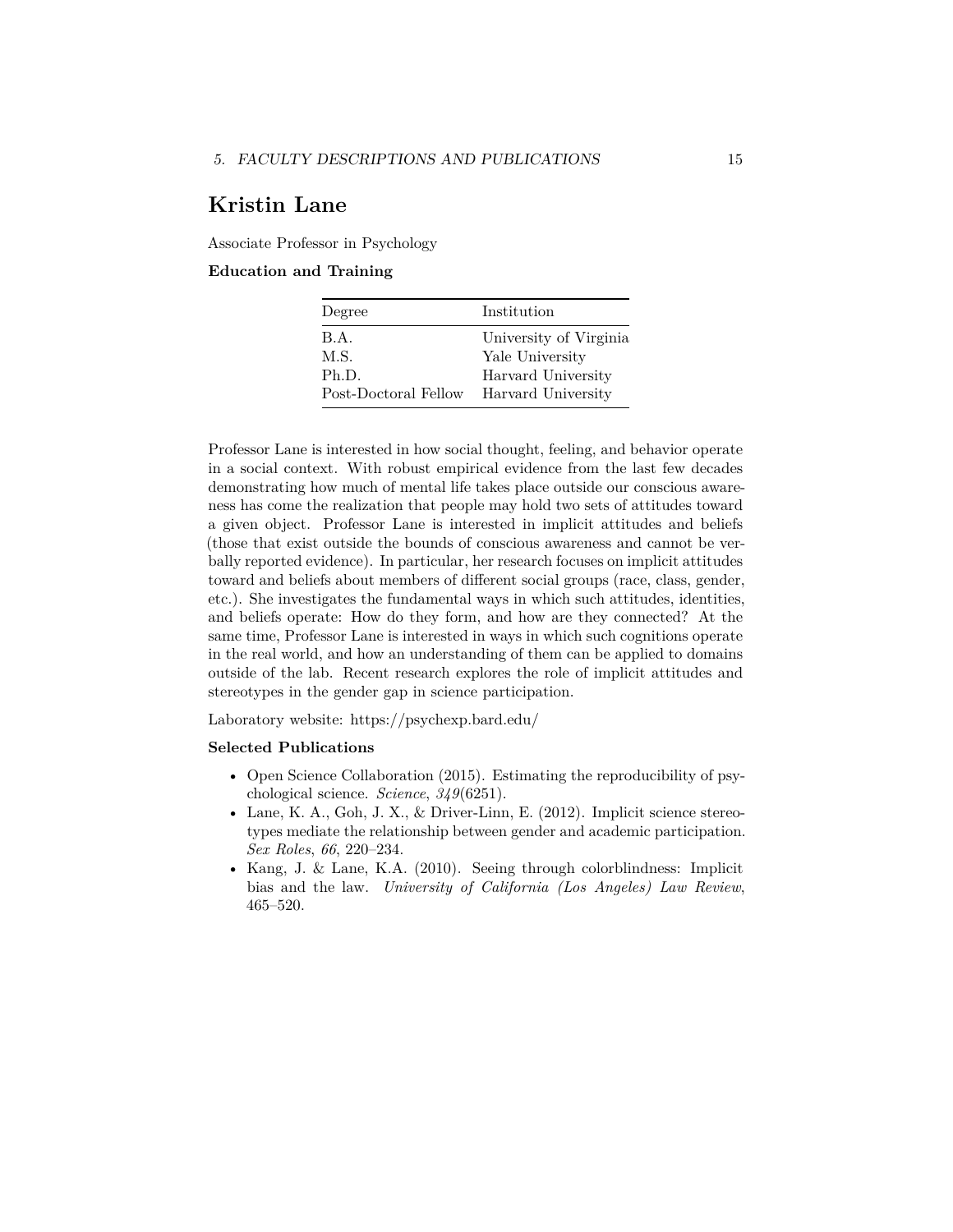# **Richard Lopez**

Assistant Professor of Psychology

### <span id="page-16-0"></span>**Education and Training**

| Degree               | Institution          |
|----------------------|----------------------|
| B.A.                 | Princeton University |
| Ph.D.                | Dartmouth College    |
| Post-Doctoral Fellow | Rice University      |

Professor Lopez's research seeks to elucidate a core aspect of our human experience, namely: the ways in which we negotiate our various emotions and cravings in order to achieve our goals and promote health and wellbeing. By incorporating psychological theories about emotion, motivation, and goal pursuit with methodological tools from experimental psychology and cognitive neuroscience, Professor Lopez examines individual difference factors underlying self-regulatory abilities in both the appetitive and affective domains. He and members of the Regulation of Everyday Affect, Craving, and Health (REACH) Lab are particularly interested in developing naturalistic models of self-regulation by characterizing and predicting people's moment-by-moment experiences of cravings and emotions in daily life—with an eye toward developing flexible, personalized interventions to improve various aspects of health and wellbeing.

Laboratory website: <https://reachlab.bard.edu/>

- Lopez, R.B., Brown, R.L., Wu, E.L., Murdock, K.W., Denny, B.T., Heijnen, C., & Fagundes, C.P. (2020). Emotion regulation and immune functioning during grief: Testing the role of expressive suppression and cognitive reappraisal in inflammation among recently bereaved spouses. *Psychosomatic Medicine*, *82*(1), 2–9.
- Lopez, R.B., Courtney, A.L., & Wagner, D.D. (2019). Recruitment of cognitive control regions during effortful self-control is associated with altered brain activity in control and reward systems in dieters during subsequent exposure to food commercials. *PeerJ—Brain and Cognition*, 7:e6550.
- Lopez, R.B., Heatherton, T.F., & Wagner, D.D. (2019). Media multitasking is associated with higher risk for obesity and increased responsiveness to rewarding food stimuli. *Brain Imaging and Behavior*, *14*, 1050–1061.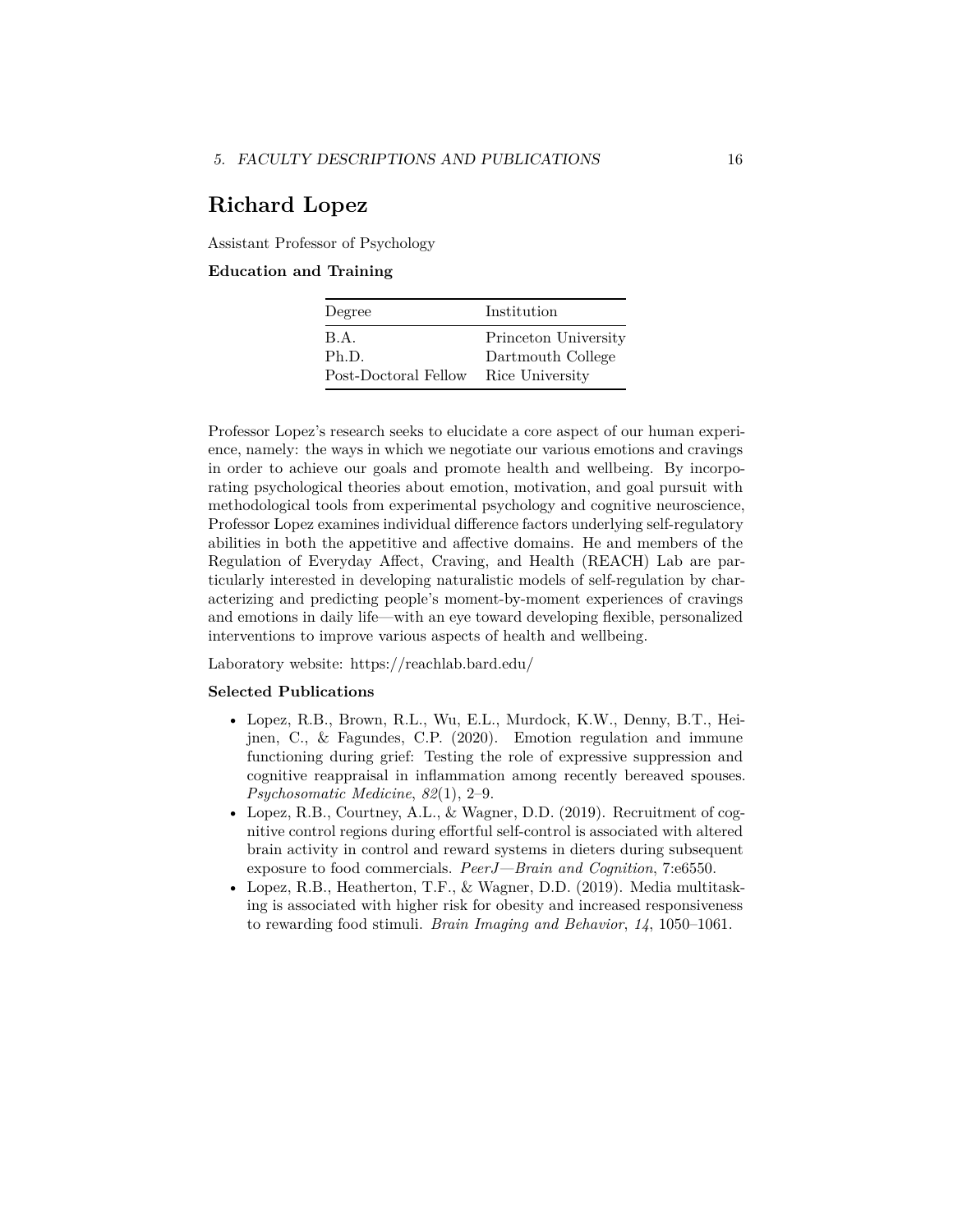## **Frank Scalzo**

Associate Professor in Psychology

<span id="page-17-0"></span>**Education and Training**

|       | Degree Institution                         |
|-------|--------------------------------------------|
| B.A.  | St. Bonaventure University                 |
| M.A.  | State University of New York at Binghamton |
| Ph.D. | State University of New York at Binghamton |

**Prior Faculty Position**: University of Arkansas for Medical Sciences

The Bard Behavioral Neuroscience Laboratory provides research opportunities in several areas of neuroscience. These include invertebrate behavior, immunohistochemistry, behavioral pharmacology, neurobehavioral teratology, neuroanatomy and molecular biology. Laboratory research integrates the research interests of students and faculty and is focused on understanding the behavioral and neurobiological effects of exposure to chemical substances whose primary mechanism of action are through the nervous system. Research is conducted using developing zebrafish (*Danio rerio*) as an animal model. Zebrafish provide an excellent model system in which to investigate a variety of behavioral and pharmacological effects because of their rapid growth and transparency during the larval stage that allows for the visualization of neuronal and other structures. Current research is focused on understanding the functional role of n-methyl-d-aspartate (NMDA) receptor systems in zebrafish and how these systems can be perturbed by chemical insults. Behavioral, neuroanatomical, psychopharmacological and molecular techniques are used in these investigations.

- Chen, B. & Scalzo, F. (2015). The effects of acute nicotine on larval zebrafish exploratory behavior in a complex environment. Presentation at Neurobehavioral Teratology Society, June 2015.
- Swain H.A., Sigstad, C. & Scalzo, F.M. (2006). Effects of dizocilpine (MK-801) on circling behav-ior, swimming activity and place preference in zebrafish. *Neurotoxicology and Teratology*, *26*, 725–729.
- Scalzo, F.M. & Levin, E.D. (2004). The use of zebrafish as a model system in neurobehavioral toxicology. *Neurotoxicology and Teratology*, *26*, 707– 708.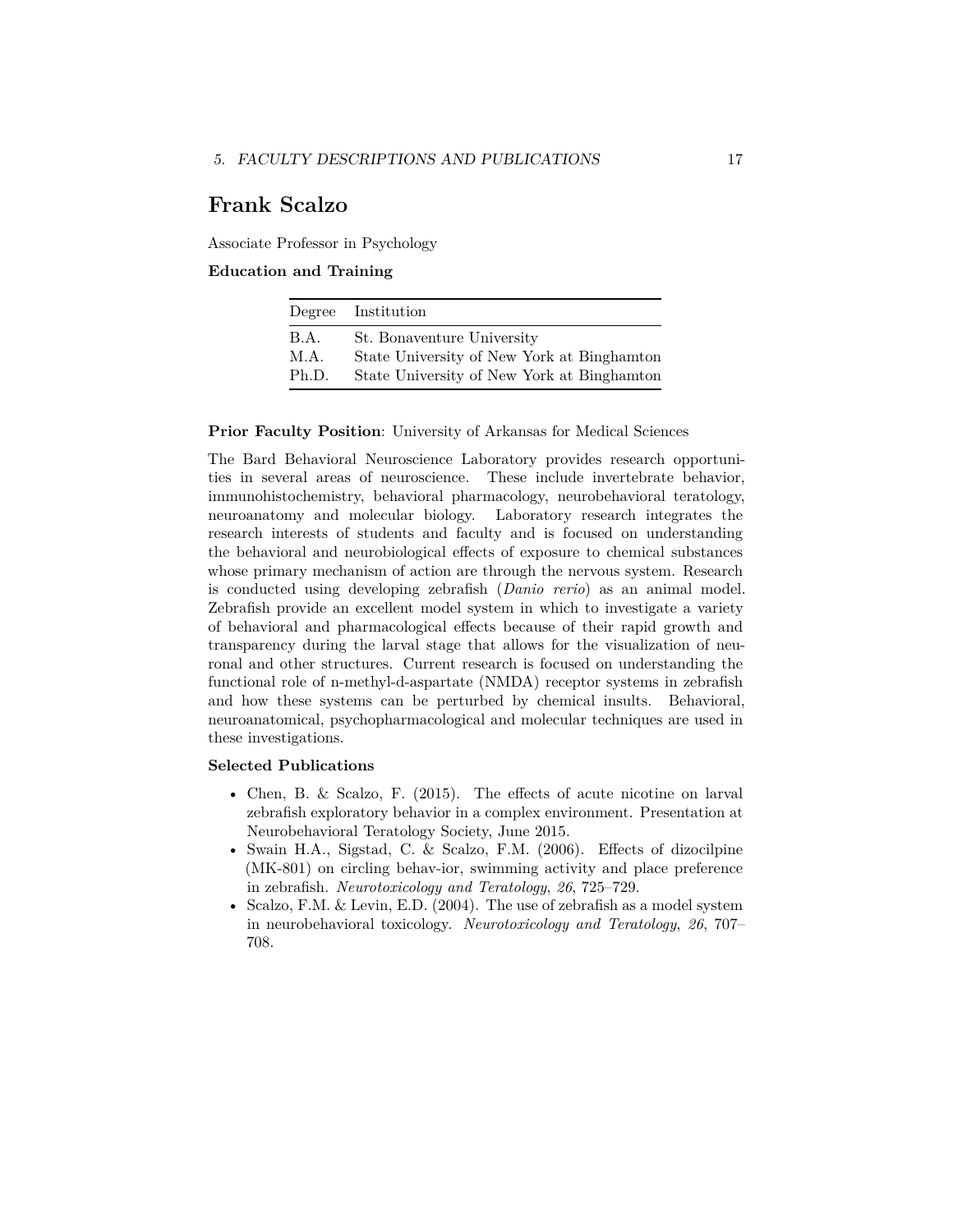### *In memoriam***, Stuart Stritzler-Levine**

We remember with great fondness Professor Stuart Stritzler-Levine, who passed away this past spring. Professor Levine joined the Psychology faculty at Bard in 1964, and for the next 56 years served the College and the Program with enormous enthusiasm and dedication.

He loved Bard, its mission, its people, its history, and its landscape. His passions included sports, fishing, opera, and photography. His teaching and research interests at Bard included social psychology, specifically obedience to authority, conformity, attitude measurement, and change; moral development; and experimental design. He was fascinated by the work of Stanley Milgram and contemporary theories of moral development.

Professor Levine was deeply engaged with students and teaching until the last moment, which is what he very much wanted. It is hard for us to imagine the College without him; his tireless encouragement, insight, and humor will be missed.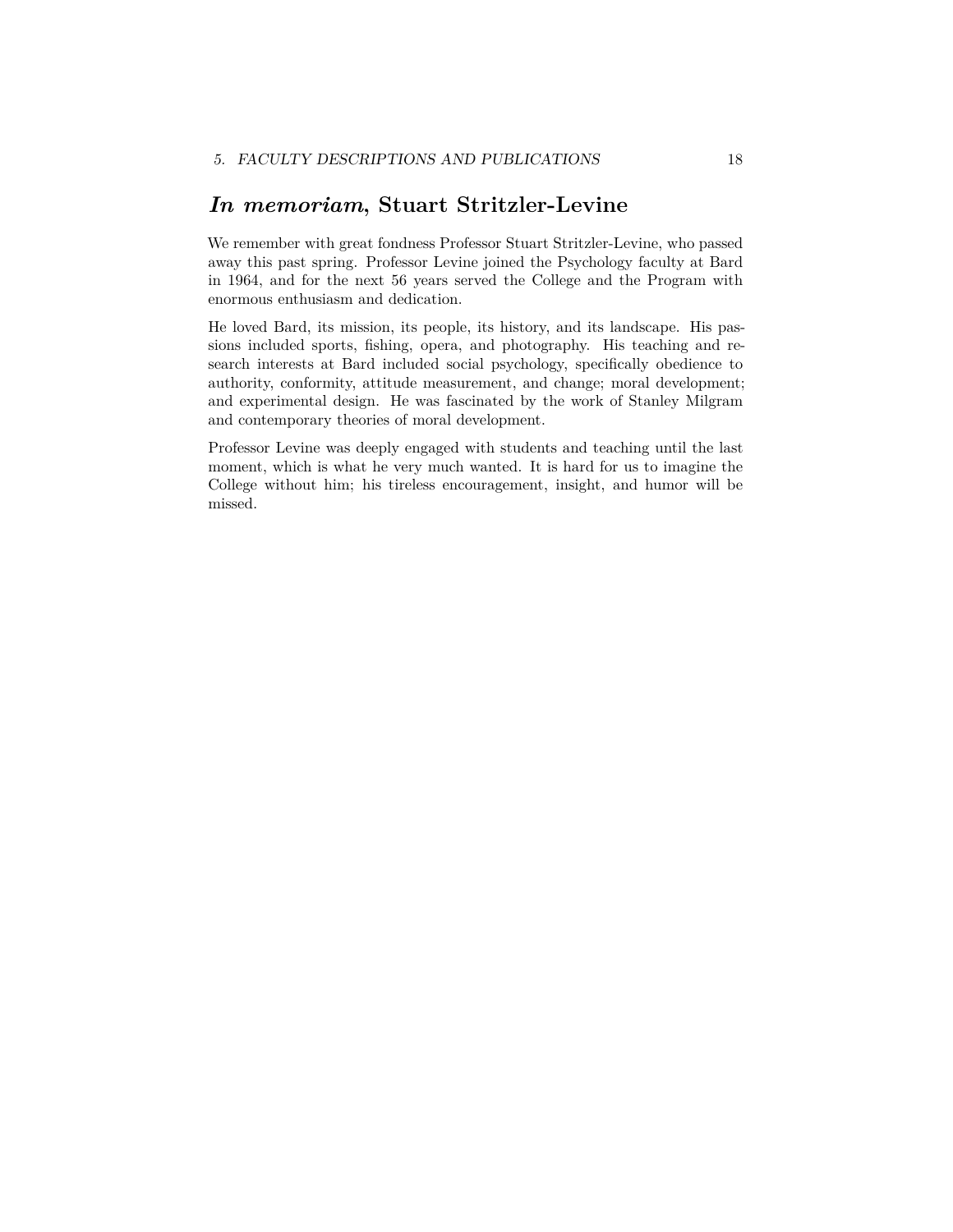# <span id="page-19-0"></span>**Requirements for the Psychology Major**

**Prior to Moderation**, students entering the College are required to complete the following:

- *Introduction to Psychological Science* (PSY 141; a score of 5 on the AP Psychology exam may fulfill the requirement);
- a sophomore sequence of *Statistics for Psychology* (PSY 203) in the fall and *Research Methods in Psychology* (PSY 204) in the spring;
- and at least two additional 200-level courses in psychology.

PSY 204 and (a) 200-level course(s) may be in-progress during the semester of Moderation.

*In order to graduate in Psychology*, students must complete:

- a total of *four* 200-level courses in psychology (excluding 203 and 204);
- one four-credit course in biology, chemistry, computer science, mathematics, or physics (this excludes AP or IB classes, as well as Biostatistics, and courses listed primarily in Mind, Brain and Behavior);
- two 300-level courses following Moderation (at least one of which must be completed before beginning the Senior Project; taking both during the Junior year is strongly encouraged);
- and the Senior Project.

No more than a single 300-level course may be taken per semester, and taking these 300-levels with two different faculty members is strongly encouraged. At least one 200-level course must be completed from each of the following course clusters:

• **Cluster A**: Abnormal and Personality Psychology (course numbers in the 210s).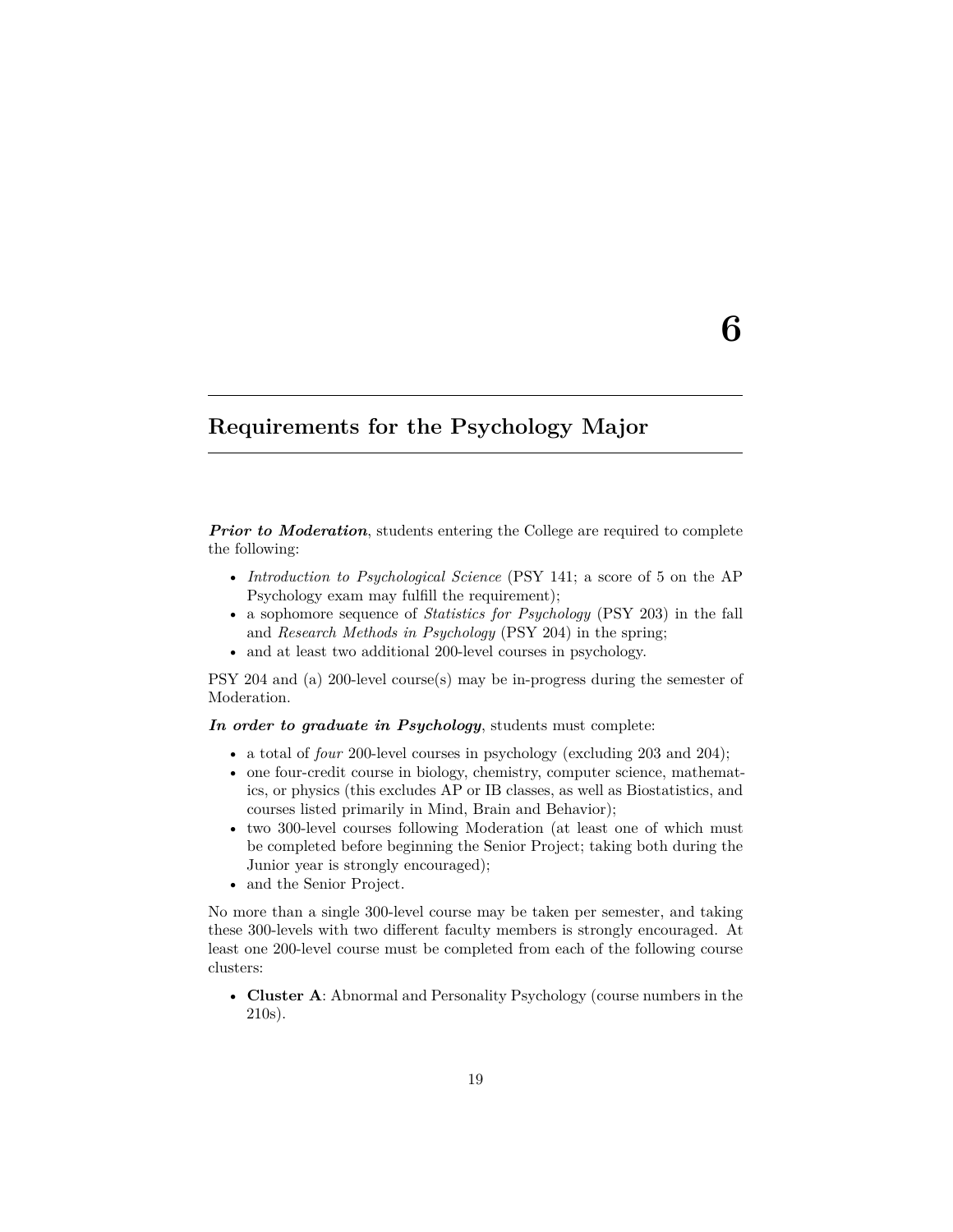- **Cluster B**: Developmental and Social Psychology (course numbers in the 220s).
- **Cluster C**: Cognitive Psychology and Neuroscience (course numbers in the 230s).

Although the Psychology Program is housed in the Division of Science, Mathematics, and Computing, students decide at the time of Moderation whether they will pursue their degree in Psychology from the Division of Science, Mathematics, and Computing (SM&C) or the Division of Social Studies (SSt). These divisional degrees are distinguished by two features:

- (a) an SSt degree entails at least two courses in one or more related disciplines in the Social Studies Division and
- (b) the Senior Project for an SM&C degree must have an empirical focus, in which the student analyzes data, or presents a detailed plan for doing so. The SSt Senior Project does not carry this requirement, though it may of course do this.

If students wish to change their major division after moderation, they will submit a petition to the Program. This petition may be submitted at any time before the Add/Drop deadline of the Senior I semester to the Senior Project advisor, who will convene and chair the Board. *Students may not change divisions after the Add/Drop date of the Senior I semester.* Failure to meet the requirements of the major Division project requirements will result in a substantial reduction in the Senior Project grade.

Students may submit written petitions to the Program faculty to request deviations from the requirements. Enrolling in a 300-level prior to moderation counts as such a deviation, and students who wish to do so should petition the Program.

Students who wish to count classes completed at other institutions toward the major must send a course *syllabus* (not just a description) with a note about what requirement they hope to fulfill to the Program Director. We strongly urge students to do this *before* enrolling in courses elsewhere.

#### **All courses required for the major (including the non-Psychology SM&C course) must be taken for a letter grade (i.e., not P/F).**

For the 2020–2021 academic year, courses may be taken P/D/F where permitted by the registrar and approved by the professor. Taking this option will not affect the course's fulfillment of requirements for the major.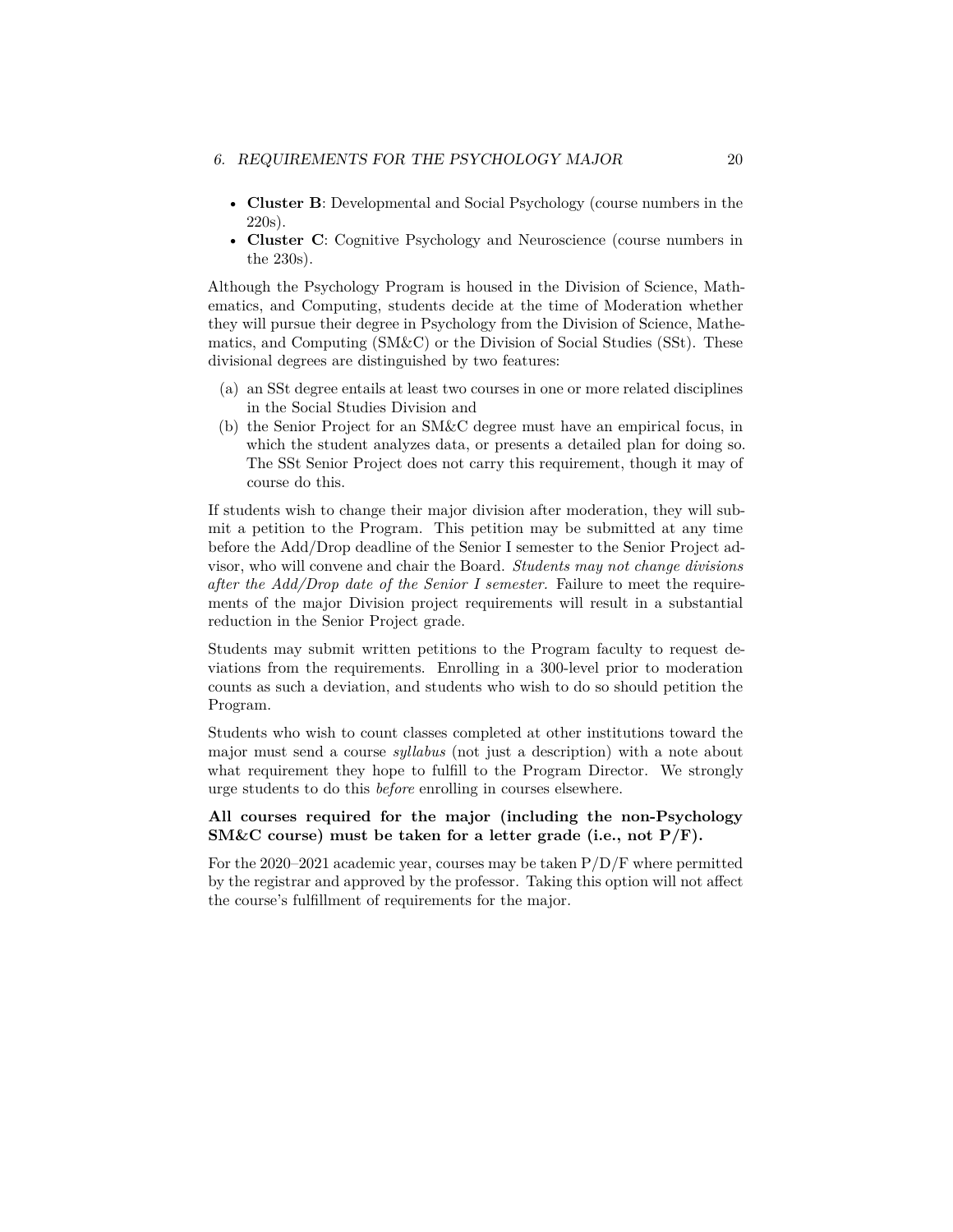# <span id="page-21-0"></span>**Joint and Double Majors**

**In the joint major** a student completes all the requirements for each of Psychology and the other program, including two moderations (or a single joint moderation), but completes a single senior project that contains sufficient work in both disciplines to be considered a senior project in each. For example, a student might jointly major in Psychology and Human Rights. If at the end of a joint senior project the board decides that the project involves substantial work in only one of the disciplines, then the student will graduate as a single major in that program. At any time before the final board meeting, during the writing of the joint senior project, the student may elect to continue as a single major in either program with the consent of the advisors.

Joint majors are reserved for very strong students who have identified advisors in each of Psychology and the other program who are willing to supervise the project jointly, and who have been approved to do a joint major by both the Psychology Program and the Faculty Executive Committee. This decision must be approved at the time of the moderation board, and again before the first semester of senior project begins (specialized documentation at each timepoint). Additionally, *an overall GPA of 3.0 or higher is required* for approval by the Psychology Program. Simply moderating into Psychology and another program does not automatically make a student eligible for a joint major.

A moderated student who wishes to do a joint senior project combining Psychology and another program must do the following. First, the student must have a meeting with representatives of the two prospective programs to formulate a plan for a joint senior project. Second, the student must submit a proposal to do a joint senior project to the director of the Psychology Program by November 15 for senior projects to begin the following Spring, and by April 15 for senior projects to begin the following Fall; the proposal should include the names of possible advisors, a description of the proposed topic, and a discussion of how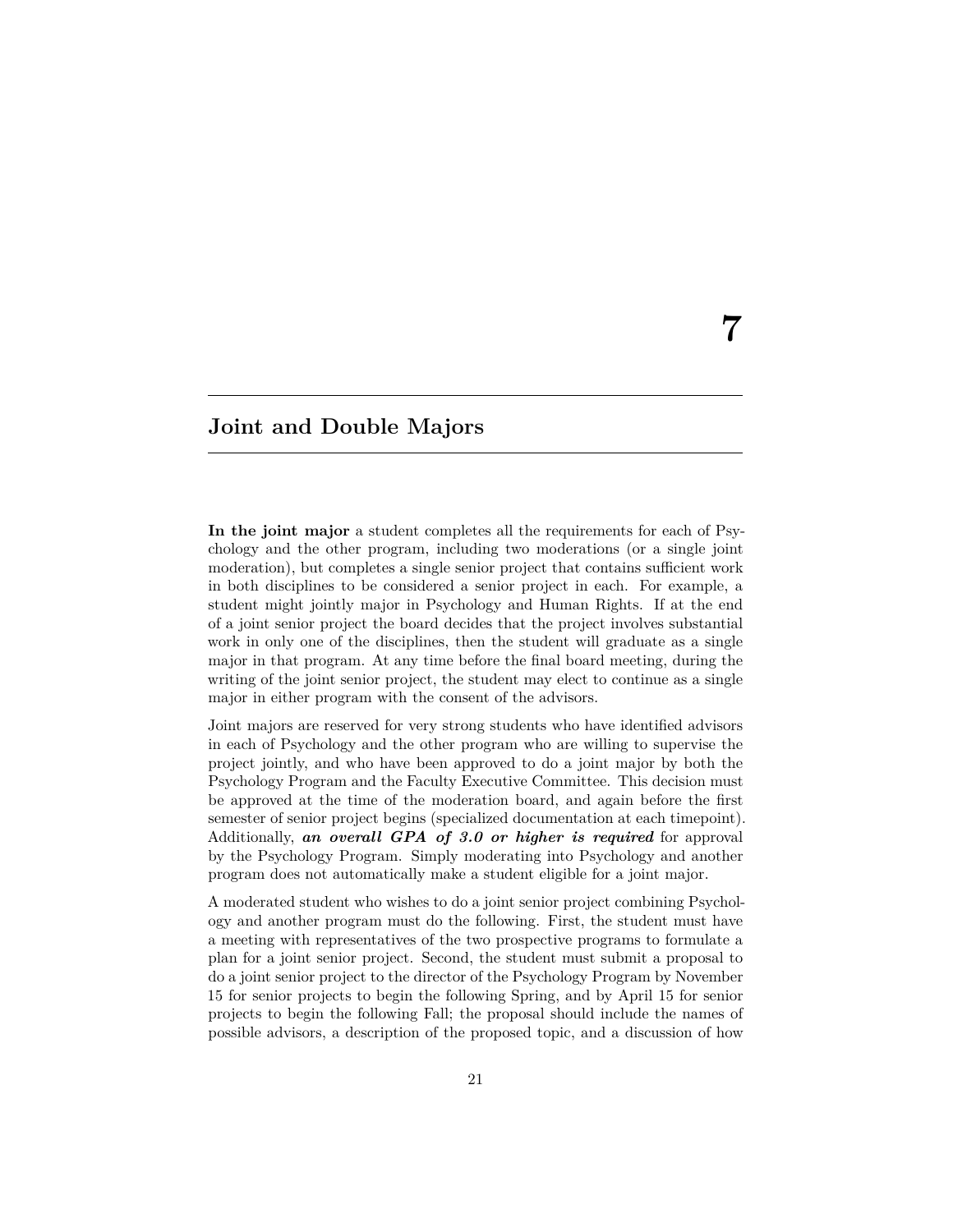the topic relates to both psychology and the other program, and a summary of relevant conversations with the other program. If the Psychology Program approves the proposal, the proposal must then be sent to the Faculty Executive Committee for final approval.

**Students who intend to double major** (or who are considering double majoring) should discuss their plans for the double major in depth at moderation (in their short papers and during the board meeting). They should have a clear plan for carrying out the charge of completing two Senior Projects. Double majors must have a *minimum 3.0 overall GPA* before beginning their Psychology Senior Project. In cases where the GPA at the start of Senior Project is less than 3.0, students will choose to major in *either* Psychology or their other planned major. We strongly encourage double majors to 'stagger' their projects, beginning one a full semester before the other.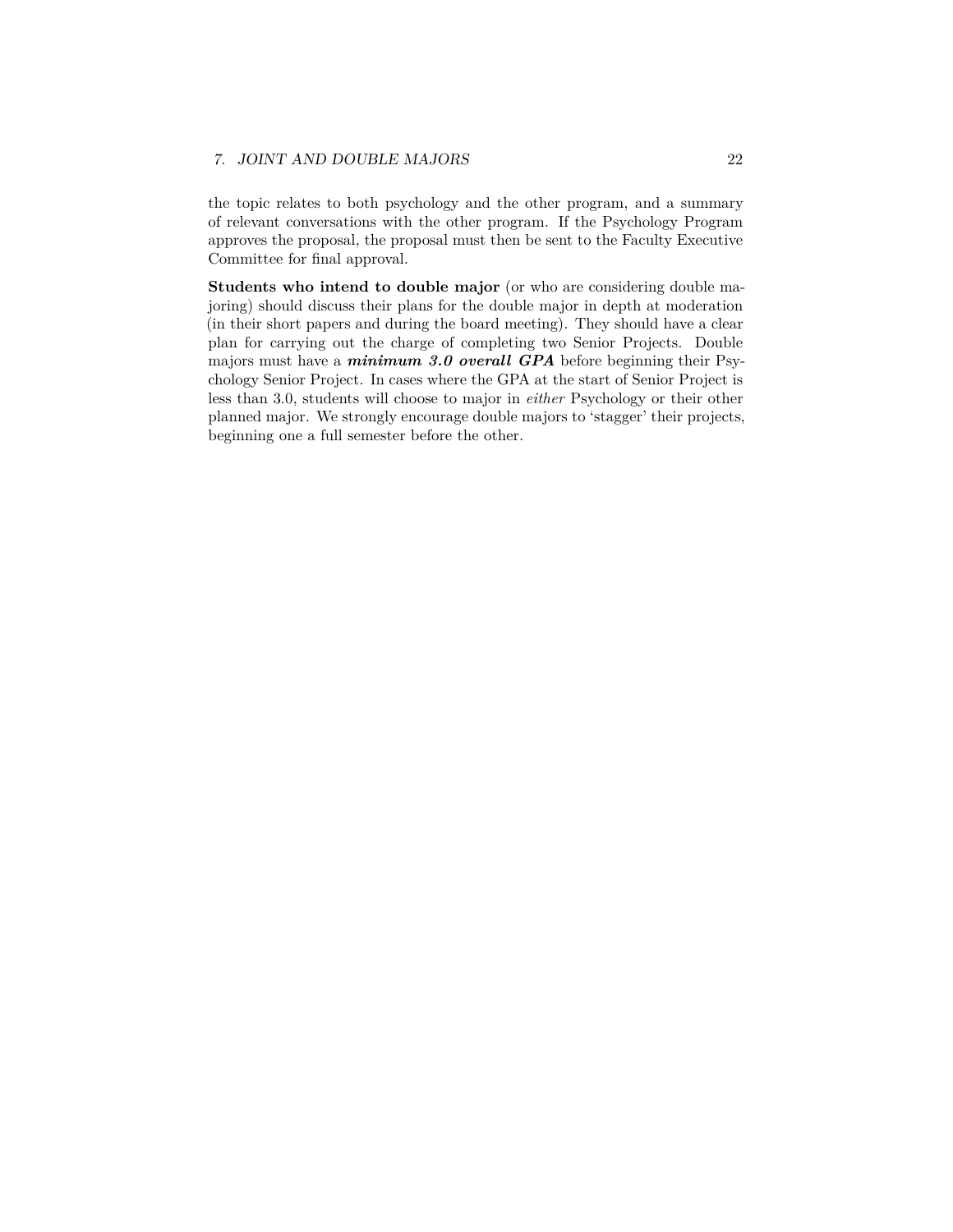# <span id="page-23-0"></span>**Opportunities for Additional Learning**

Students are strongly encouraged to pursue opportunities for research or community-based practicum experiences that complement their regular course work and that connect academic learning with practical applications. The program offers independent laboratory courses in abnormal psychology, cognitive psychology, developmental psychology, social psychology, and neuroscience under the direction of program faculty that provide ideal opportunities for learning how to conduct research in psychology. In addition, opportunities to gain experiences in applied settings exist in local communities in the realms of abnormal, developmental, and cognitive psychology. Students are also encouraged to gain experience through summer research opportunities in the Bard Summer Research Institute, and to pursue opportunities for obtaining summer research positions at other academic centers.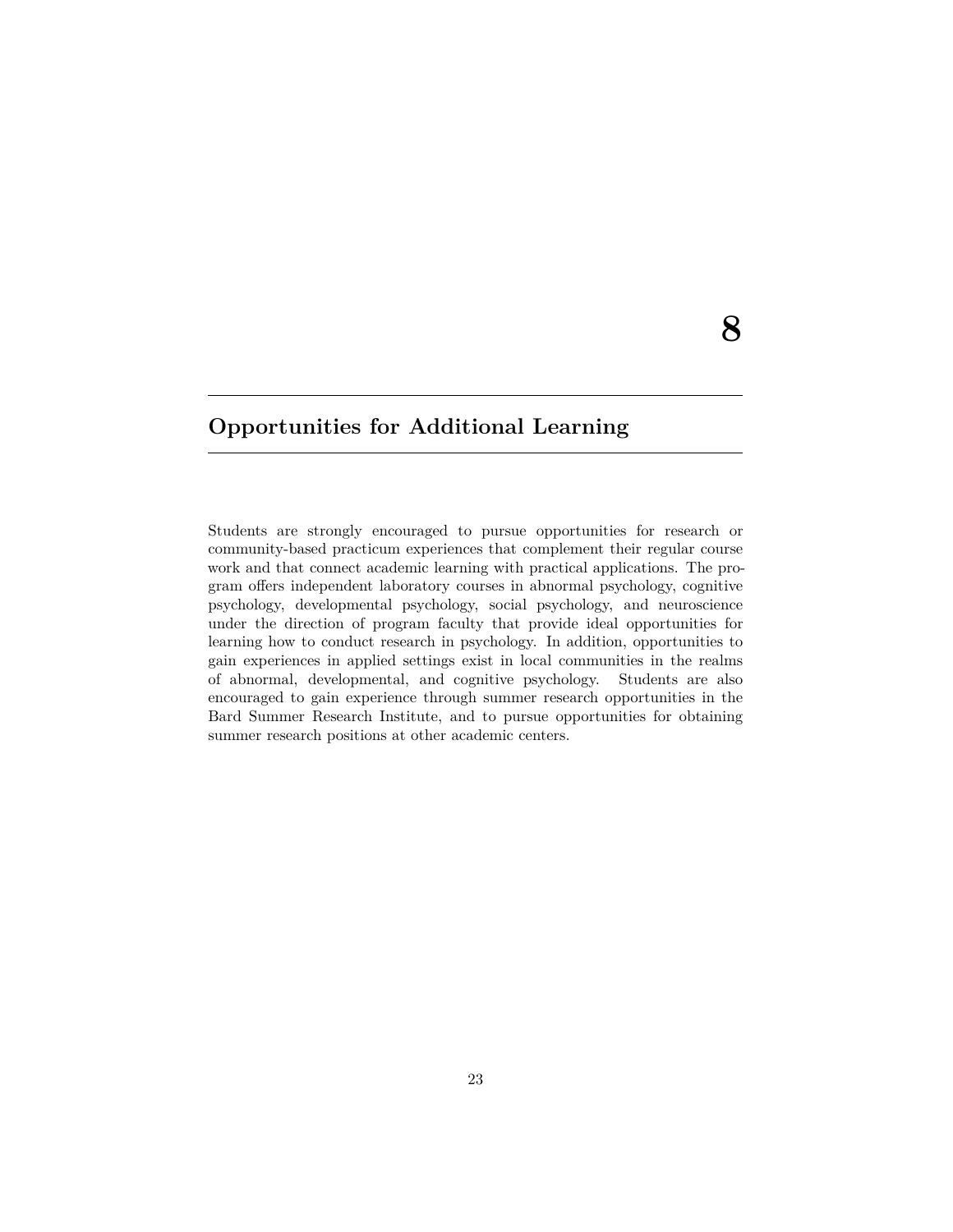# <span id="page-24-0"></span>**Moderation**

# <span id="page-24-1"></span>**9.1 Guidelines for Short Moderation Papers**

For the Moderation Board (during the second semester of the sophomore year), the student prepares two short papers (Academic Past and Future) that describe their academic past experiences and future plans, and a longer paper that summarizes and analyzes an empirical article.

The short papers (about two or three pages each) are required for moderation College-wide. More information can be found on [the registrar's website.](https://www.bard.edu/registrar/moderation/)

The following are meant to be guidelines only, not a rigid format. You should think of them as areas you should address. The format of the papers is up to you.

### **9.1.1 Academic Past**

This paper should be an overview of your college education to date. It should include:

- a discussion of your coursework to date, including how your interest in psychology has evolved, particular courses taken, and so forth. Also, a discussion of academic experiences outside of psychology would be welcome
- a critical evaluation of your strengths and weaknesses as a student
- a discussion of how your objectives have evolved since coming to college
- any other issues which are relevant to an understanding of your academic work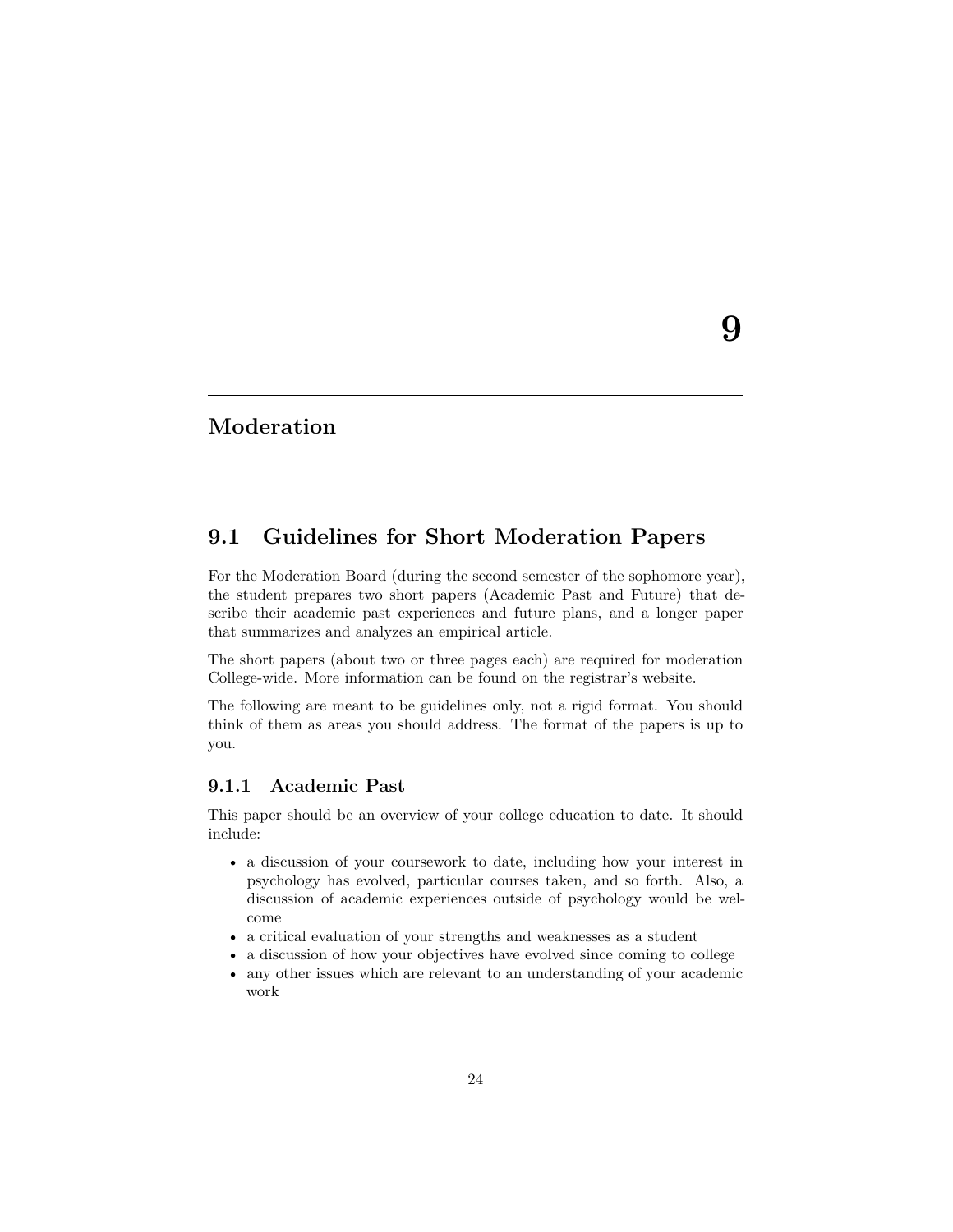#### **9.1.2 Academic Future**

This paper should be a discussion of your plans for Upper College work and post-college. We understand that the first and especially second of these may not be completely formed. In any case, the paper should include:

- anticipated areas of study within psychology and outside of the field
- your ideas about work after college, including plans for graduate or professional school, career plans, summers, intersessions, and so forth
- an indication of what you might like to study for your Senior Project

Please bear in mind that Moderation is a concentrated advising experience. We want, therefore, to learn as much as we can about you as student from your short papers.

### <span id="page-25-0"></span>**9.2 Moderation Days**

The Moderation days provide you with an opportunity to demonstrate your ability to evaluate an empirical research report in Psychology. Your goal is to write two papers over the course of a five-day period, together totaling approximately 10 pages, that summarize and analytically evaluate the article you have been assigned:

- 1. The first paper will be a concise and informative summary of the rationale, hypotheses, methods, and conclusions of the article; this first paper may not exceed three pages. Your summary must be in your own words and should include enough detail that someone who has not read your article will be able to accurately understand the content.
- 2. The second paper will focus on analysis of your assigned article. Your analysis of the article should provide constructive, analytic content regarding the data, methods, and conclusions of the re-searchers. This should make up a substantial portion of your paper. It need not be "critical" in the sense of being negative, but you should state whether, for example, the design of an experiment adequately tests the researchers' hypotheses (i.e., How does the experimental design, the stimulus set, or the task that the participants performed permit an adequate test of the hypothesis?). Your evaluation might also address the relationship between the actual experimental results and the implications of the results as described by the researchers. You may thoughtfully and creatively link the content of the article to other coursework, both inside and outside psychology, if relevant. Lastly, you may comment on future research or propose questions that may be addressed in subsequent studies. This second paper may not exceed seven pages.

A faculty member will be available in their office and/or via email at times throughout the day to provide guidance. There are limits to the amount of help we can provide. For example, we will not explain statistical methods in detail,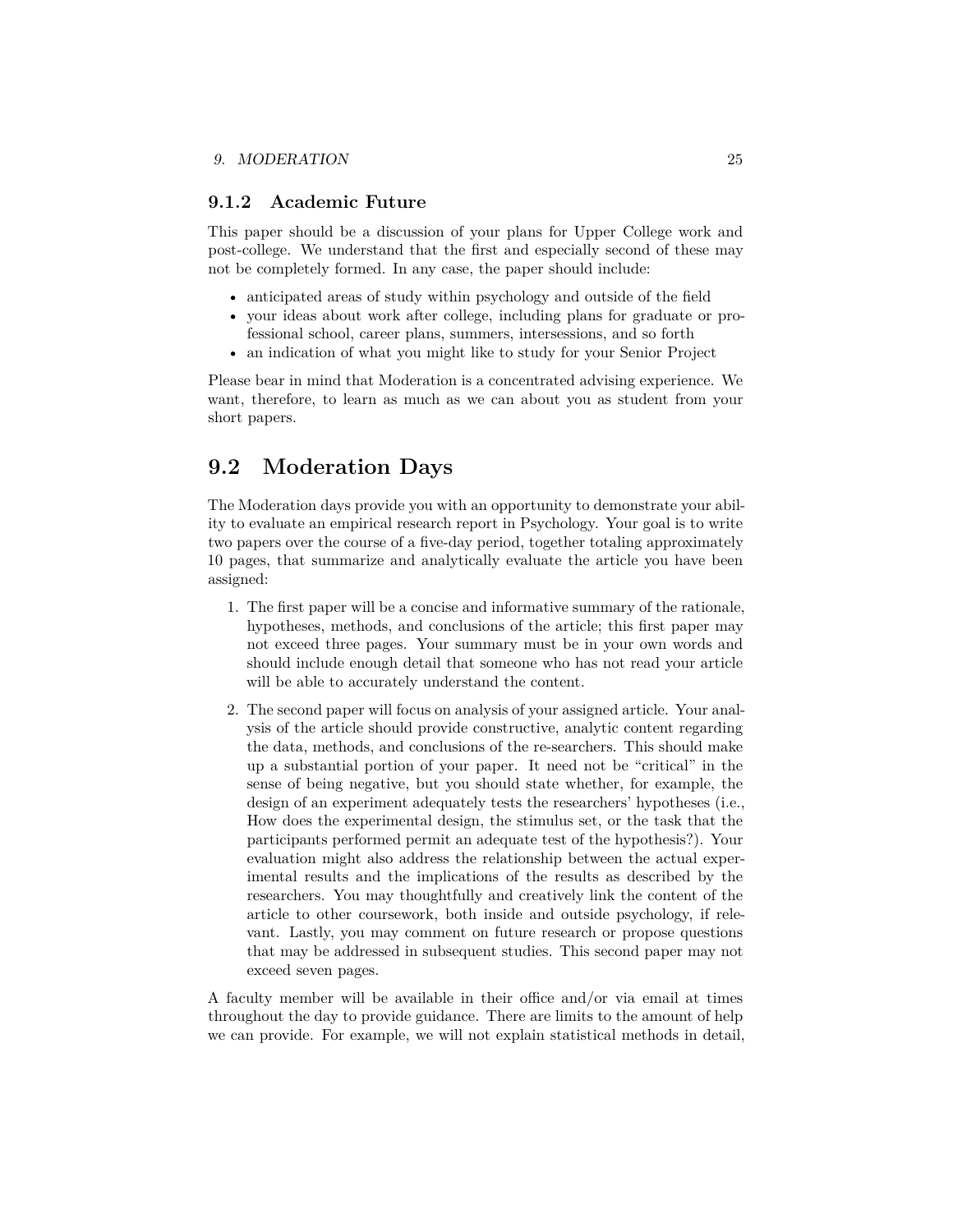#### *9. MODERATION* 26

but we will direct you to resources so that you will be able to comment on the experimental results in a manner that reflects your level of understanding. You may not consult any individuals about your assigned article or your written response with the exception of faculty members in Psychology.

Students will upload their final papers for electronic submission at the end of the day.

**Note**: Students must have completed at least one semester at Bard before sitting for moderation (i.e., transfer students may not moderate in their first semester at the Annandale campus).

Students should bring copies of their short and long moderation papers, the source article assigned to them on Moderation Saturday, and a new short document that addresses the following questions:

- What are 2–3 things that you think you did well in your Moderation Saturday papers, especially in your analysis of the article?
- What are 2–3 things you could have improved in your summary and analysis Moderation Saturday papers?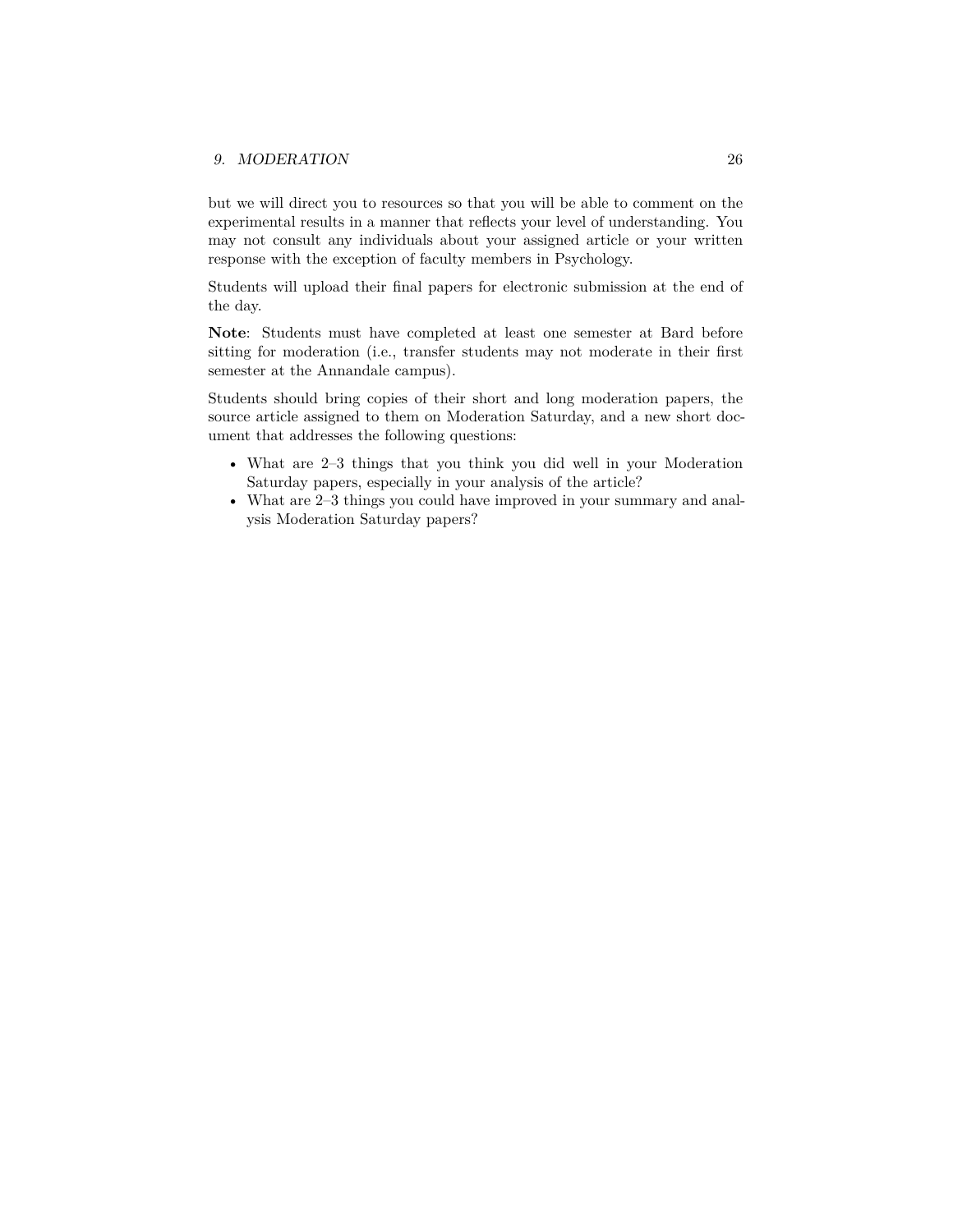# <span id="page-27-0"></span>**Senior Project**

In your junior year, you will describe your plans for your senior project taking into account your preparation, and the Psychology Program will match you with an appropriate advisor. For students receiving a degree in the Division of Science, Mathematics, and Computing, the project must take the form of (A) an empirical study (with associated paper) or (B) a detailed proposal for an empirical project. For the latter, the proposal should be on the model of a grant proposal (written in the future tense), and should include all potential measures, detailed data analytic plans, and predicted results section (see below for more detail). For students receiving a degree in the Division of Social Studies (SSt), the project must focus on answering a research question or series of questions using psychological sources including theory and empirical research. Seniors should plan to confirm the Division in which they intend to graduate by the end of the Add/Drop period of their Senior II semester.

## <span id="page-27-1"></span>**10.1 Project Milestones**

- **Weekly meetings** with Senior Project Advisor You should consider your meetings with your project advisor as a regular class time. Attend meetings prepared!
- **Senior Project Statement** You will submit an early, short description of your project (about 1 page) in which you: (1) State your research question and provide a brief summary of how you intend to answer it, (2) Indicate whether you plan to complete the SSt or SM&C model (and whether this is the division into which you are moderated  $-$  you can check on BIP if you're unsure), and (3) Indicate whether you plan to collect data, and if so, describe your plans for doing so and estimate your expenses.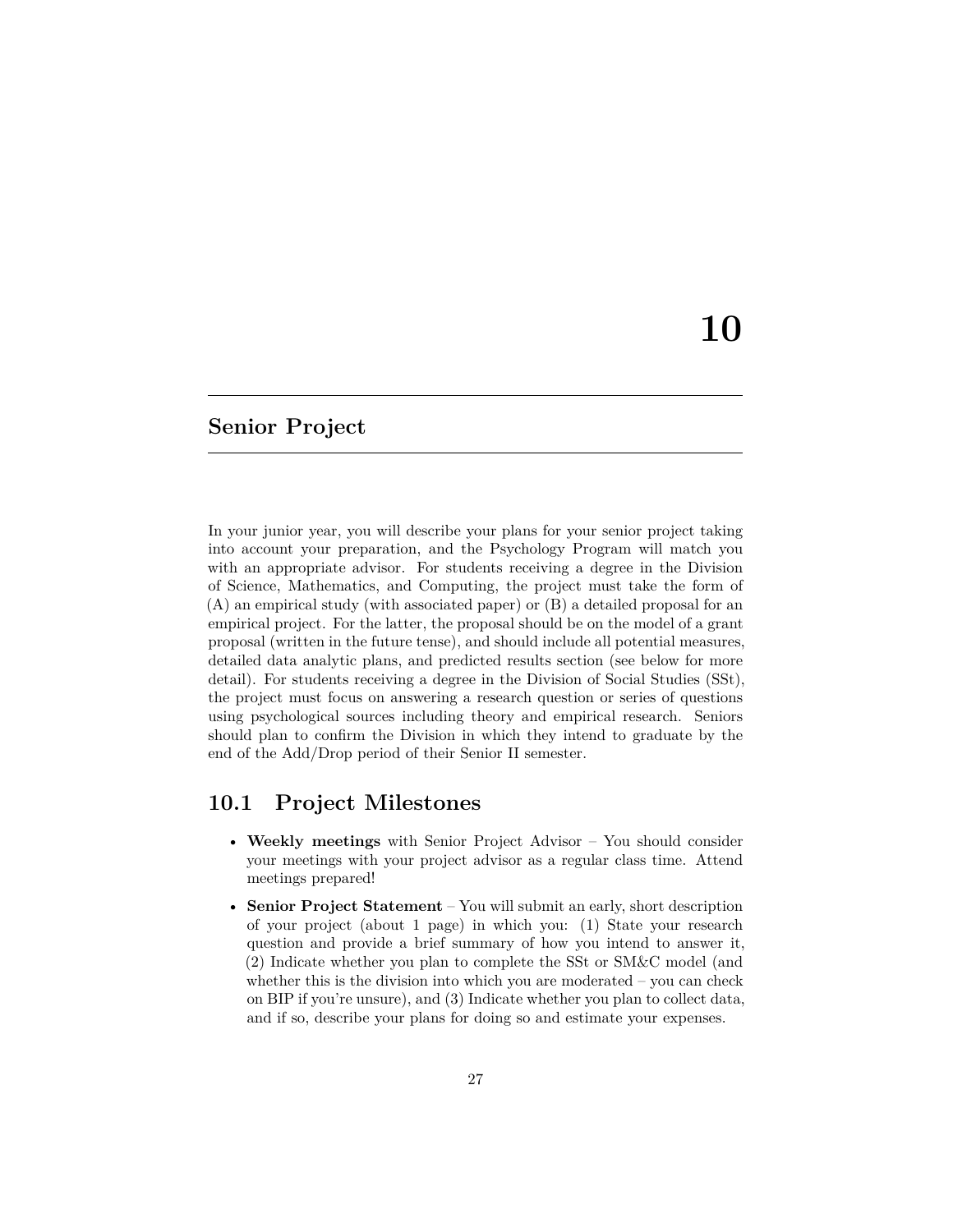#### *10. SENIOR PROJECT* 28

- **Senior Project Midway Paper** Your midway paper may emphasize different aspects of your project; discuss with your advisor which focus for writing will be most useful for you and your board members during your midway board discussion. Midway papers frequently are excerpts of the writing for a section of your project. Regardless of the particular focus you use, midway papers should be at least 10–12 double-spaced pages of text, and include: *your proposed project title, a 150–200 word abstract (including brief hypotheses, method, and results), and an annotated bibliography with at least 10 sources*.
- **Senior Project Midway Meeting** Your meeting with your committee is an excellent opportunity for feedback – the more thoughtful and detailed your proposal is at this point, the better feedback the committee can offer. If necessary, you may submit (working closely with your advisor) an IRB proposal before your midway board, but you may not begin data collection until after the board meeting. This meeting must be timed so that faculty feedback can be integrated into any potential IRB revision. The board is comprised of at least one member of the psychology program and at least two other faculty from Bard. Additional persons, such as staff or persons from other institutions, may serve on the board.
- **Project pre-registration** (*SM&C projects only*) You will, in the spirit and practice of Open Science, pre-register your empirical plan online [\(https://cos.io/prereg/\)](https://cos.io/prereg/) using the template at <https://aspredicted.org/> or another suitable preregistration template. If you are doing a data collection project, this preregistration will be submitted after receiving approval from the IRB but can be prepared simultaneously with the IRB proposal. If you are doing a data proposal project, this preregistration will be done by Dec 15th at the latest.
- **Midway Senior Project PowerPoint Presentation** You will deliver a 5-minute presentation to the program faculty and your peers. Spring Senior Is will either deliver this presentation to their board or at a Program colloquium.
- **Final Senior Project Poster Session** Students graduating from the SM&C Division will present a poster with other SM&C majors at the end of the Senior II semester.
- <span id="page-28-0"></span>• **Final Senior Project Board** – You will meet with your board and discuss your submitted Senior Project. Students graduating in the SSt Division will deliver a 15–20 minute presentation to the board after completing the project.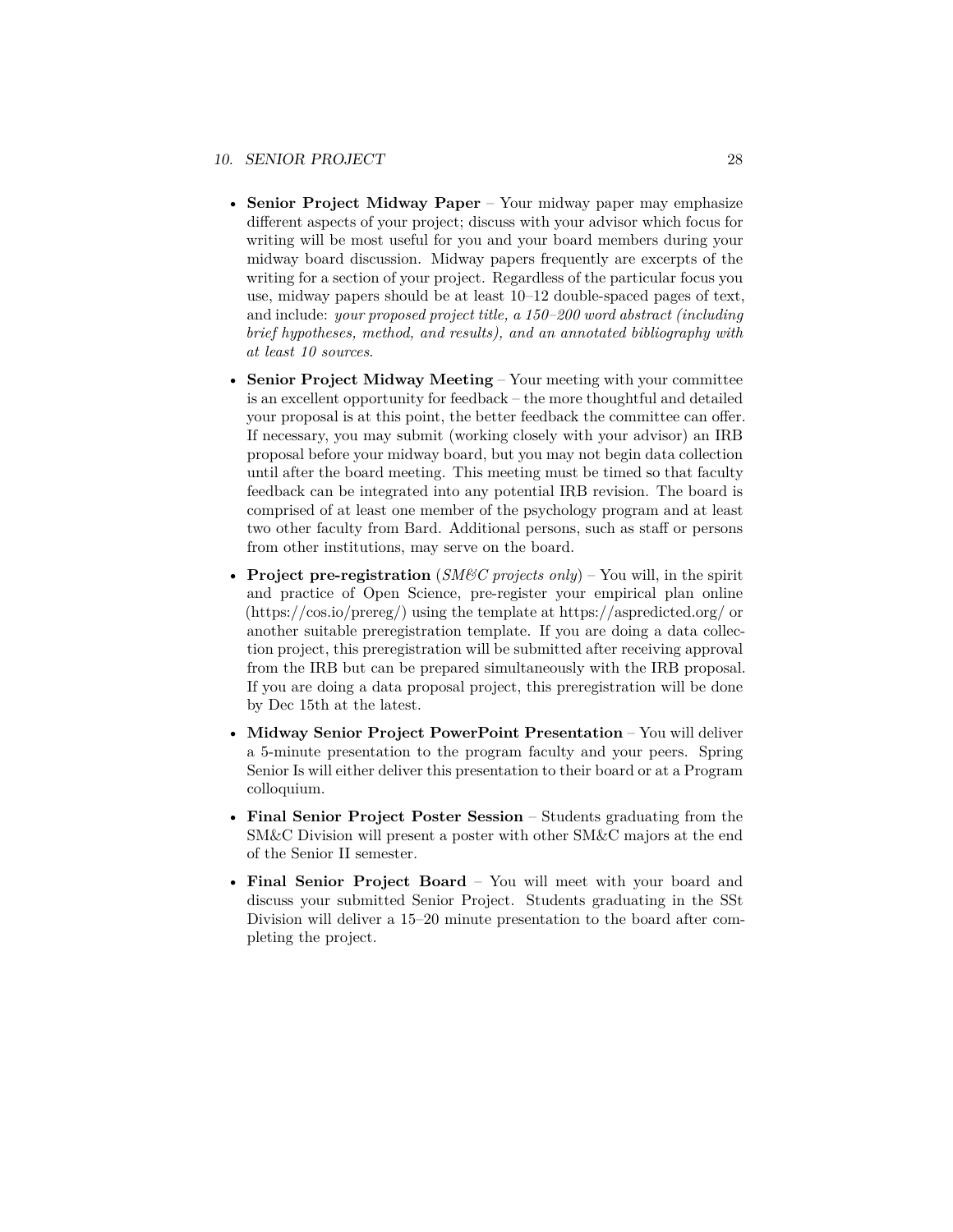### **10.2 Senior Project Grading**

The Final Senior Project Grade will be determined by all members of the project board and will be based on the rubric provided below. Performance on all aspects of the project, including the final Senior Project Board and Senior Project Presentations, will be assessed. The Board will then discuss and finalize grades in conjunction with all faculty in the Psychology Program later in the week (or in the following weeks). Once the final grade is determined, advisors will contact advisees to share the grade and provide additional feedback.

The Psychology Program recognizes that the new realities of world and work call for more flexible and individualized systems of assessment. We offer two grading options for senior project – each student selects which works best for them and their project.

**EITHER**, the student chooses to proceed with the *traditional system of the full letter grade range* (A, A-, B+, B, B-, C+, C, C-, D, F)

**OR** the student chooses to proceed with the *A, Pass, D, Fail* option.

Note that in the second option above there are only 4 possible grades, versus the 10 possible grades in the traditional system. This second option offers what some students like about the  $P/D/F$  system, while also preserving the possibility of an A grade for a truly excellent project. And of course the first option preserves the traditional grading system for those who prefer it. Students will discuss with their advisor, before the final senior project board, in order to make their own decision about the grading system.

#### **10.2.1 Senior Project Assessment Guidelines**

Grades will be based both on the quality of the project and on the effort put into the project. *Please note that final grade determination will be based on quality and effort demonstrated across both semesters!* Thus, strong effort in the second semester cannot make up for poor effort during first semester, and consistent and prolific production of writing in second semester cannot make up for a lack of writing during first semester. Details are provided below. Not all of these guidelines may apply to Senior Projects in the Division of Social Studies (SSt). As such projects may take a variety of forms, it is important to work with your advisor and Midway Board members to establish clear assessment guidelines for the finished product by the end of Senior I. Given the more flexible nature of the SSt Project, students who would benefit from clear, pre-established grading criteria may find the model for a project in the Division of Science, Mathematics, & Computing described above a more comfortable fit.

#### **10.2.2 Quality of Product**

**Research Question**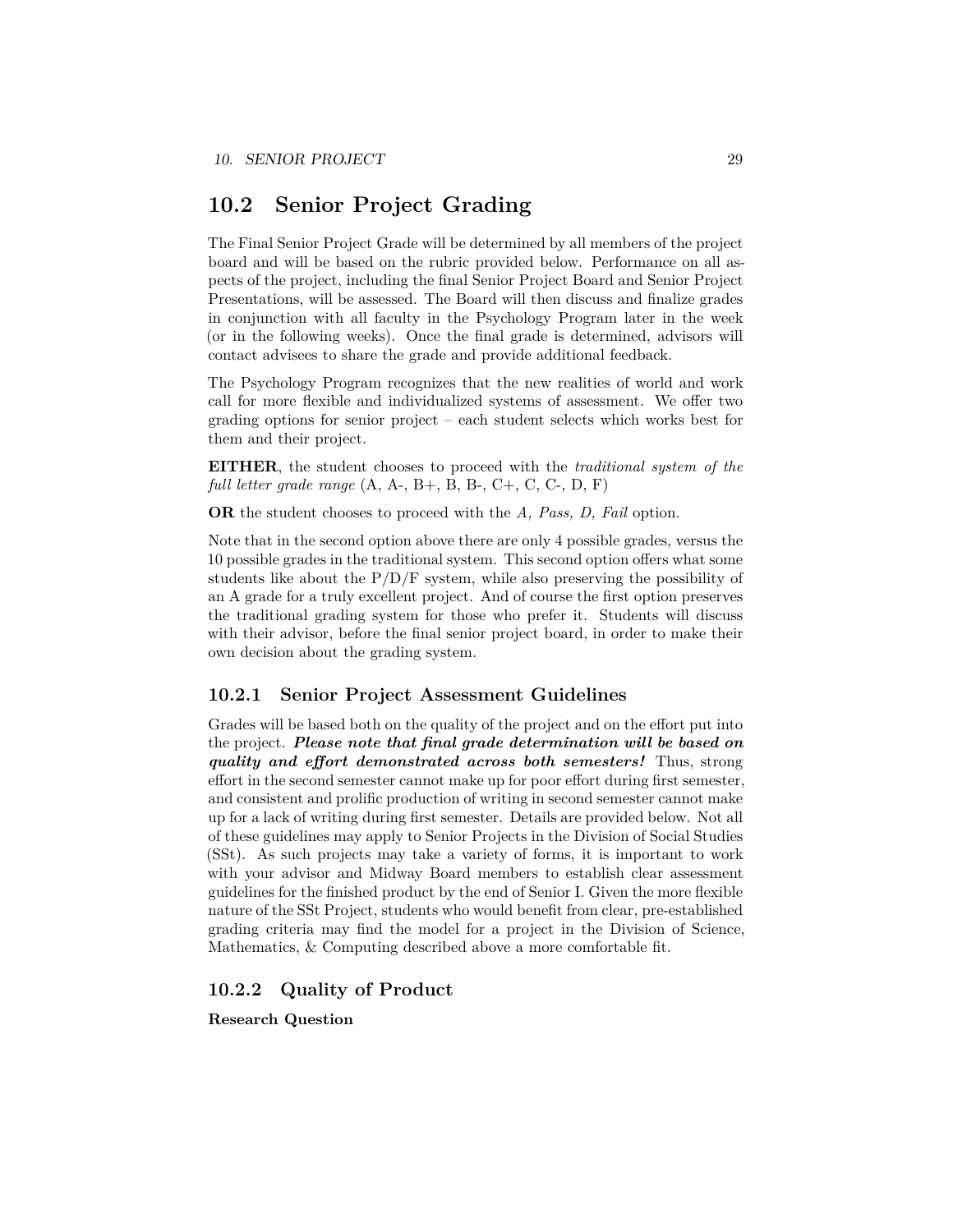#### *10. SENIOR PROJECT* 30

- Novel
- Suitable for year-long project in Psychology

#### **Literature Review**

- Provides rationale for research question
- Comprehensive in scope, draws on relevant and contemporary academic sources
- Linearly organized
- Literature is reviewed critically (i.e., in addition to providing summaries of the literature, the benefits and limitations of such literature are noted)

#### **Study Design and Execution** (where appropriate)

- Free of significant confounds
- Uses valid measures

#### **Results and Discussion** (where appropriate)

- Appropriate statistics are used
- Study was preregistered
- Interpretations of evidence (student's own and/or empirical literature) are offered
- Discussion clearly follows from presented evidence and integrates the prior literature and the student's analysis
- Thoughtful suggestions for future work are made

#### **Documentation** (where appropriate)

- IRB application and approval in appendix
- Proposal or empirical projects: Informed consent, and debriefing, proposed budget, detailed statistical plan, and all measures and methods are described and/or included as an Appendix
- Preregistration is included in appendix

#### **Process**

- Raw data are retained (to the extent new data have been collected)
- Final project incorporates feedback from the midway (or provides a clear rationale for why such feedback was not incorporated)
- APA format is followed (except where College-wide policy contradicts APA format; in-text Figures and Tables may be used)
- A 250-word abstract is included
- The project follows the format described in the Bard Student Handbook
- The project is carefully proofread

#### **Presentations**

• Mastery over material is demonstrated during the final board meetings (e.g., student demonstrates awareness of relevant scholarly literatures and is able to integrate such literatures with their own work in meaningful and novel ways that were not necessarily already included in the project itself;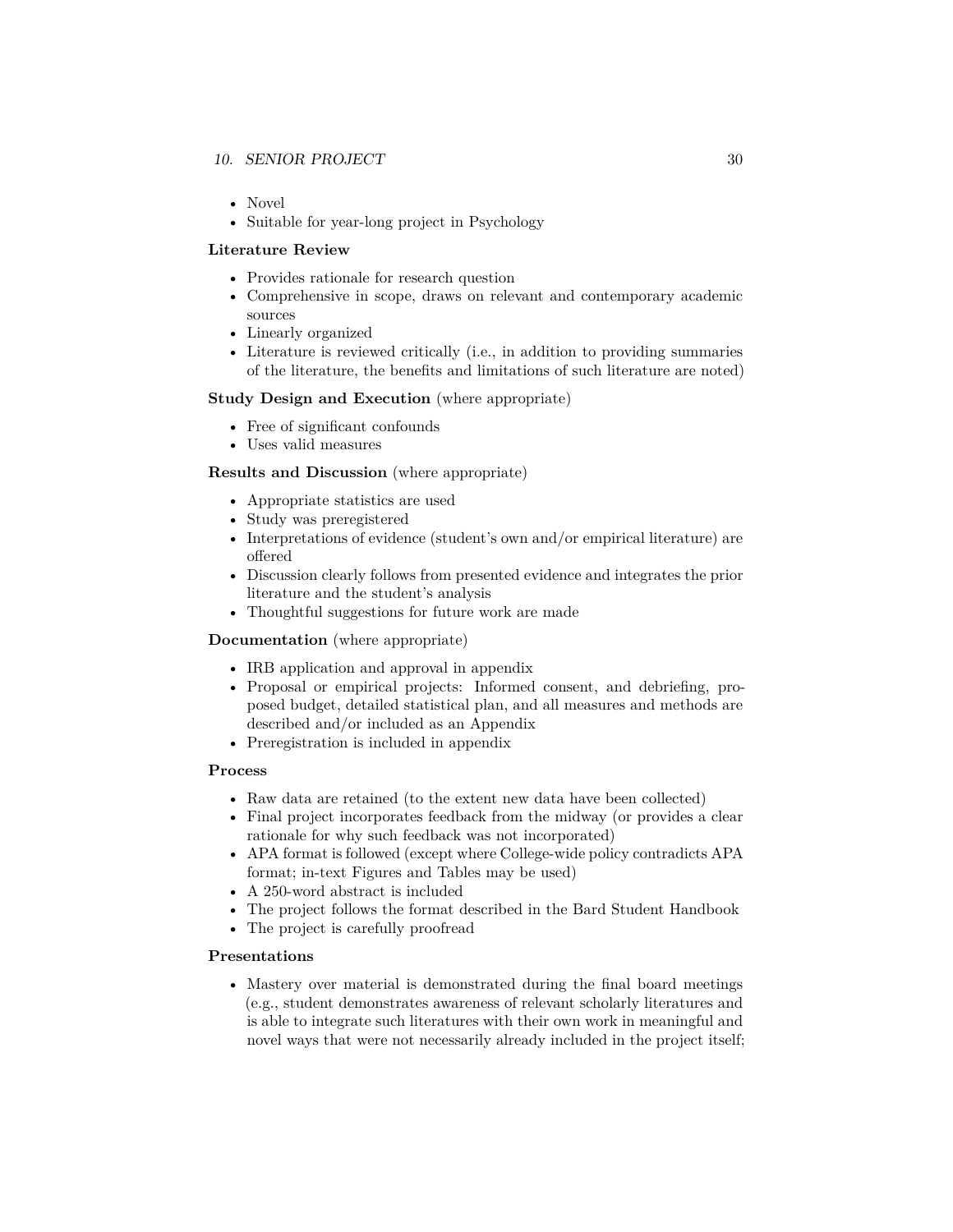student demonstrates thoughtfulness and sophistication in conveying criticisms of own work)

• Powerpoint presentation and poster presentation are thoughtful and clear

#### **10.2.3 Effort**

#### **Initiative and Independence**

- Student took initiative to schedule and attend regular meetings with the advisor according to agreements established at the beginning of the semester, proposed additional consultation from other knowledgeable individuals in the field, including other members of the board, where appropriate
- Student attended meetings prepared with questions and demonstrated initiative of both thought (e.g., questions about material) and process (e.g., independently at-tempted statistical analyses and literature integration prior to asking for help)
- Independence in thought and work grew throughout the year. It is expected that students will need help with research question and thesis formulation, experi-mental design, and techniques early on, but by later in the year the student should be proficient in all aspects of the projects – able to understand research methodology, troubleshoot problems, and interpret results with little to no help

#### **Working with Faculty**

- Student responded well to and incorporated feedback (as demonstrated by continual additional work – both revised and novel – that is brought to meetings with advisor throughout the year)
- Individual advisors may have additional expectations (e.g., attendance at a weekly lab meeting)

#### **Reliability and Consistency**

- Students are expected to work a minimum of 12 hours per week on the project. Work during the January (or summer) break does not make up for low effort during the first semester of the project. As a general guideline to planning the year, for most projects in the first semester, students will be doing a lot of background reading, refining the research question, and developing the thesis and experimental design
- For projects that require collection of data, data collection should aim to begin by the end of the first semester. In the second semester, library research and writing should continue. Data collection should end at least 5–6 weeks prior to the due date for the final paper so that data analysis, data interpretation, and final report writing can proceed
- <span id="page-31-0"></span>• All deadlines outlined by Psychology Program are met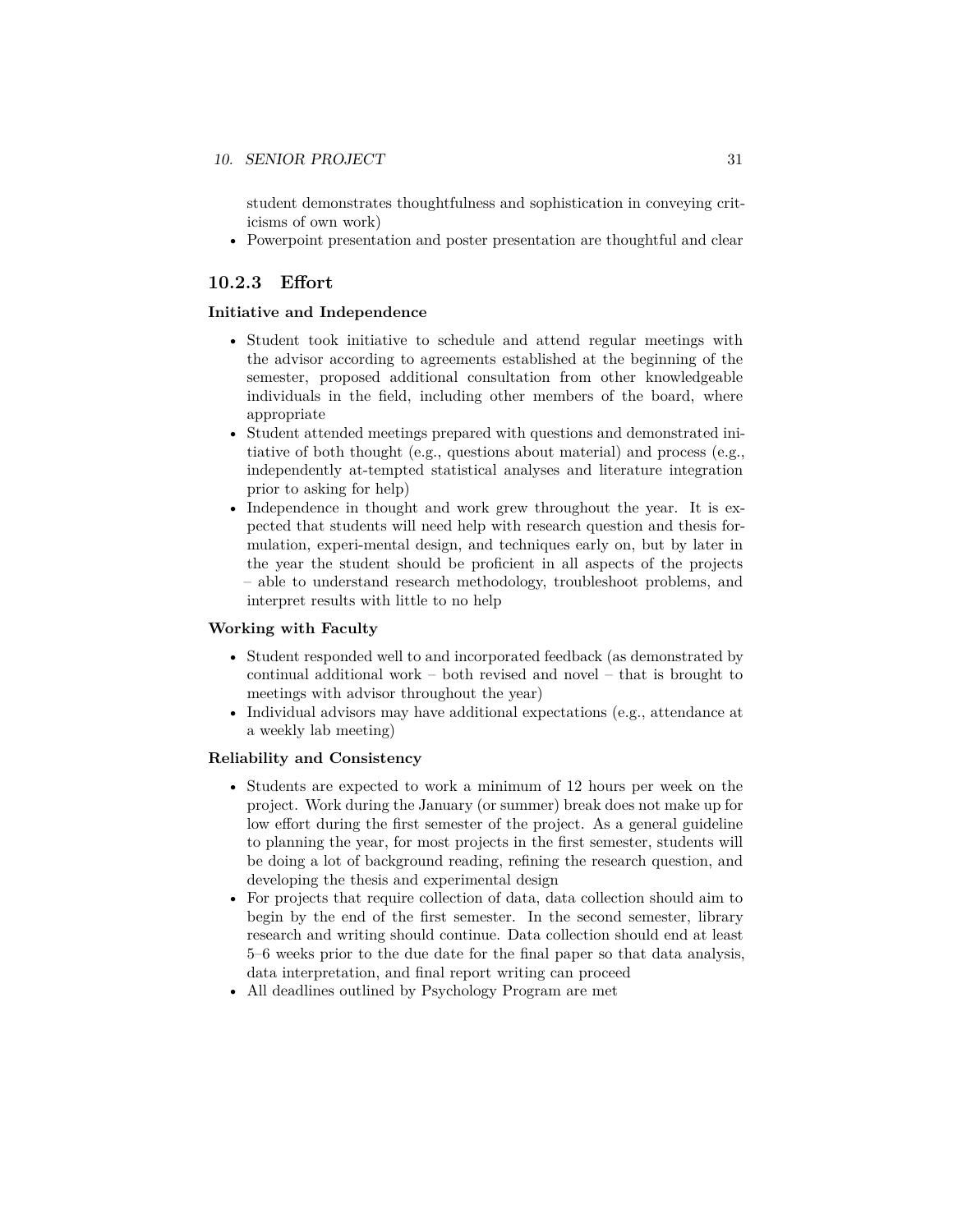### **10.3 Senior Project Funding**

Students may request funding from the Program to assist with their senior projects (e.g., to cover the cost of participant compensation). To make such a request, students should submit [this form](https://forms.gle/5dNNwVnp1KDL48U88) (while signed into your Bard email) to the Psychology Program Director by the end of their Senior I semesters. **You must discuss your plans with your senior project advisor before submitting this form.**

Those seniors intending to compensate participants must submit a participant compensation plan as part of the linked form above, before beginning data collection, to the Program Director. The plan must indicate the following:

- (a) whether data collection will take place online or in-person,
- (b) the targeted number of participants, with rationale for that number (e.g., an a priori power analysis),
- (c) the expected length of the study (e.g., 40 minutes),
- (d) the payment rate or how participants will be paid (e.g. pro-rated 20-minute study, or drawing every 20 participants),
- (e) the total expected cost, and
- (f) a budget.

In keeping with the Psychology Program's commitment to diversity, equity, and inclusion, we have developed a system so that seniors do not have to use their own money and wait for reimbursement. After approval of the participant compensation plan, a student will consult with the Program Director and their Senior Project advisor to (1) ensure there are sufficient monies available for electronic disbursement of funds in the case of online studies, or (2) prepare allotted petty cash payments for in-person studies. Whether paying participants online or in person, students should keep a detailed log of all funds distributed by: date, amount, and participant, and submit this log to their Senior Project advisor and the Program Director at the conclusion of data collection.

Some additional considerations:

In-person participants should be paid at New York minimum wage (\$11.80/hr in 2020; \$12.50/hr beginning in 2021), per quarter-hour. That is, if you are running a 15-minute study, you should pay approximately \$3 for that quarter of an hour in 2020. Online studies should be paid at the Federal minimum wage (\$7.25 in 2020). Seniors who expect to pay more than this minimum wage should include their reasoning in their participant compensation plan (see above). Drawings, raffles, and other alternate compensation methods may also be used where appropriate. Seniors who collect data online should consult with their advisor about possible fees charged by online payment systems.

Students are also encouraged to seek out additional funding opportunities, such as the Dean Stuart Stritzler-Levine Seniors-to-Seniors Scholarship.